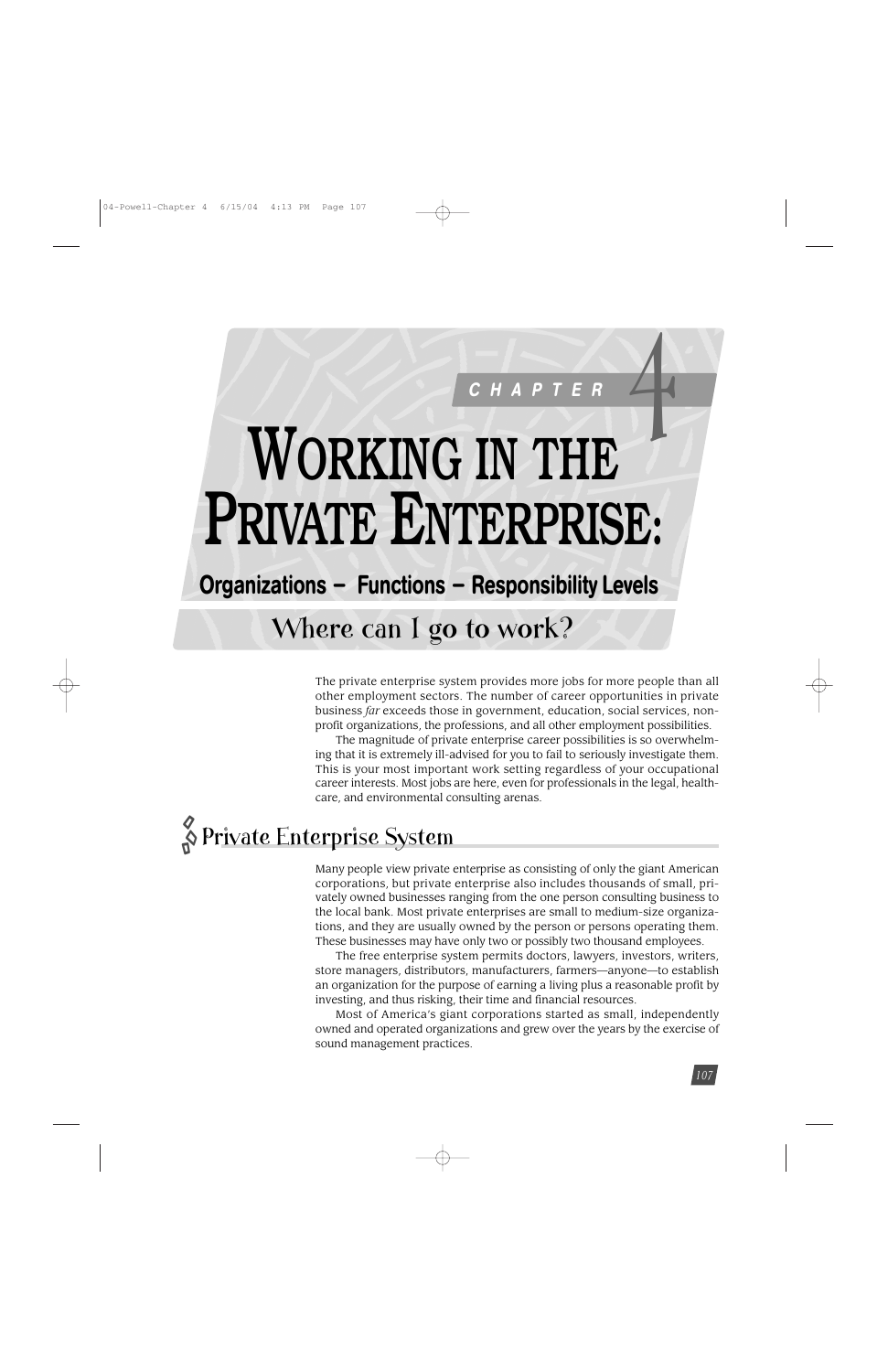### Profit Corporations

A corporation is nothing more than a group of people working together toward the common goals of earning a good living for themselves and their colleagues in the enterprise, and of returning a reasonable rate of return to the individuals who have invested financial resources in the corporation.

Through mutual funds, the stock market, and insurance firms, private individuals own corporate America. This includes members of labor unions, employees, families, and millions of other private citizens. Most people in America own shares of major corporations either directly or indirectly in mutual funds and retirement programs.

Many people are indirectly stockholders in corporations and do not even realize it. If you have an asset base of any size, you probably have some funds invested in insurance policies, financial institutions, or retirement pension funds.

In all probability, your financial success and retirement are greatly dependent upon the success of corporate enterprises because the businesses with which you deposit your capital invest in these organizations.

Not all countries of the world share in this concept nor in the principle of individual choice of employment. The U.S. free enterprise system generates more career opportunities for people than all other forms of employment combined.

*Part I / Planning Your Career* 108

A major goal of many people is to eventually own and operate an entity they can claim as their own. The business might be a one-person private consulting firm, a ten-employee retail operation, or a multi-employee manufacturing firm.

Few people just starting out have the experience or financial resources to go into business for themselves. Most people must look to the larger organizations for the foothold they need in order to get started in their careers. The larger firms offer training and the chance to build a financial base.

Every business has a cadre (some large and some small) of professional, technical, and managerial personnel who guide the organization. Many of these people—not all—have college educations. With the passage of time, that noncollege cadre is being replaced and supplemented by a new generation of college-trained managerial professionals.

As new industries and firms create new products and/or services, greater opportunities for employment are generated. Today's entrants into private enterprise represent the leadership of tomorrow for these organizations.

# Employer Websites

Nearly every employer has their own website. Just look at the "CAREERS" section of most firms' websites. Most collect applications on-line. Before interviews, and whenever you are just exploring, you should visit these sites.

Most sites have job descriptions of available jobs. This is a great opportunity for you to explore career fields and actual openings available within various firms.

 $\overline{\Leftrightarrow}$ 

Corporations are people, not monolithic entities.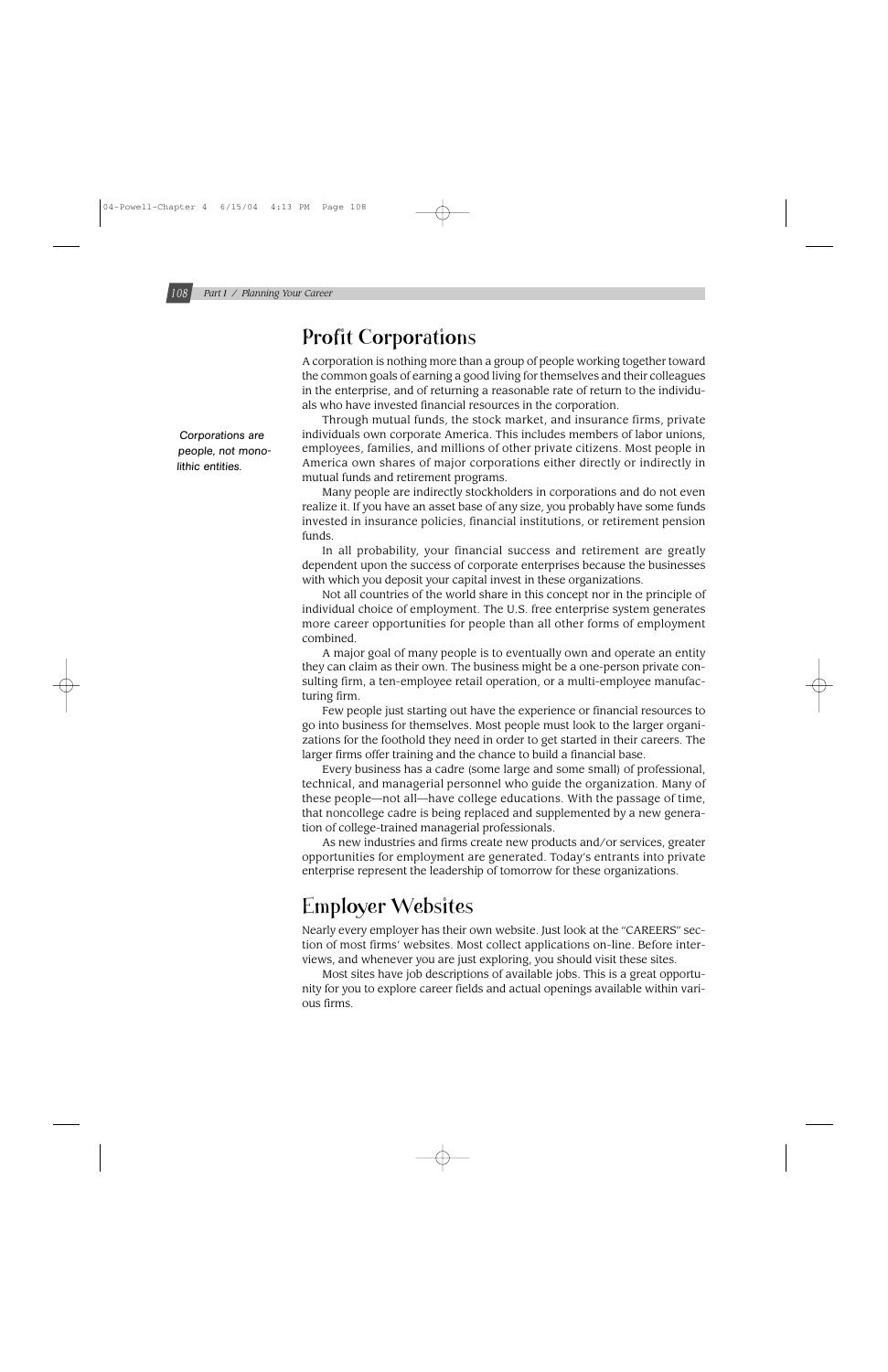# Individual Proprietorships

What is the difference between an individual and a corporation? Legally, there is a body of laws that separate individuals and corporate entities, but from a working standpoint, there is no difference. The reasons individual owners of businesses form corporations are to facilitate the raising of capital to expand the organization and to limit personal and financial liability.

The reason investors are willing to provide financing is to obtain a rate of return greater than what is possible through investing in other things. Because the risk of loss is greater than that with a savings account, insurance, and other forms of insured savings, the anticipated rate of return is better.

One major goal of many individuals is to someday own a business of their own. In surveys of recent college graduates, large percentages indicate that their goal is to start working for a large private enterprise, gain work experience, earn and save capital, develop knowledge in a specific field, and to eventually leave the corporation to start a new business.

An understanding of the corporate work environment is a key element in career planning.

#### **INC Magazine Online** *www.inc.com*.

To help understand the composition of the U.S. workforce and how you might fit into the overall design, private enterprise institutions may be viewed as  $\Rightarrow$ 

Inc. Online provides consulting to people starting and running businesses, including resources such as books, videos, software, conferences, and seminars. Archived articles from Inc. and other technology publications for entrepreneurs are available free from this site.

### Nonprofit Corporations

Not-for-profit institutions like labor unions, associations, cooperatives, museums, hospitals, etc., incorporate to provide a management vehicle for perpetual existence and to limit the liability of the board of directors and individual members and users. The nonprofit organization also incorporates to avoid paying some types of taxes.

There is a thin line between what nonprofit corporations call "surpluses" and profit. One difference is that profit corporations pay dividends to stockholders. Nonprofit corporations plow earnings, if any, back into the organization for the benefit of their members and/or the publics they serve in the long run.

The free enterprise work environment impacts your strategic career planning. For practical purposes, the free enterprise system defines work settings and provides an overview for the world of work. This concept permits you to see how the activities you want to do in order to earn a livelihood fit into the context of work.

## Industry Groups

*Chapter 4 / Working in the Private Enterprise Environment* 109

Entrepreneurship is part of the American dream.

The free enterprise system is a fundamental concept in employment.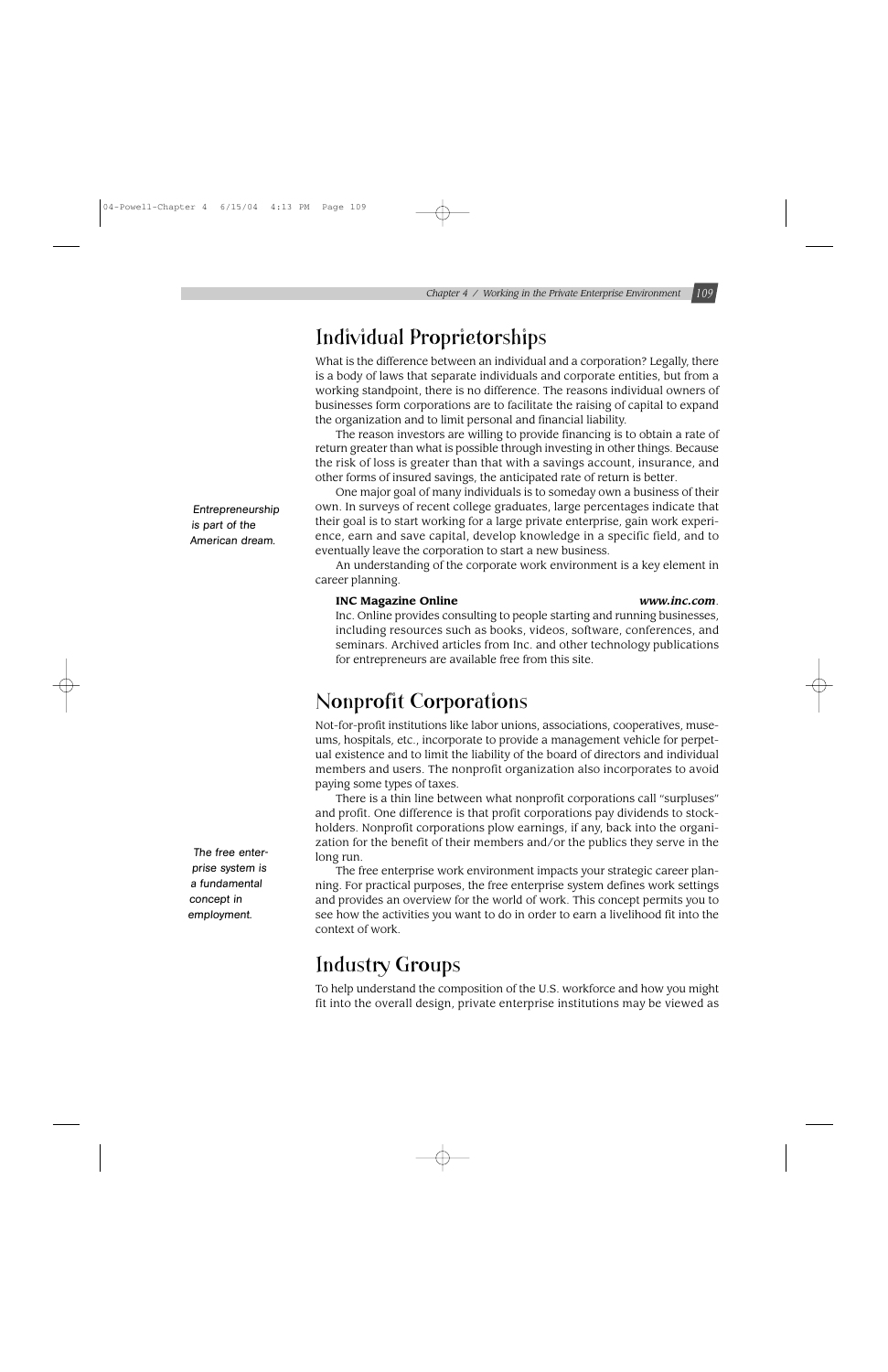either goods-producing or service-producing organizations. The U.S. Department of Labor further classifies these two groups into several major divisions according to the product or service.

Most of the nation's workers are in industries that produce services, which include education, health care, trade, repair, government, transportation, banking, and insurance. The production of goods, such as food, buildings, and minerals, requires less than one-quarter of the country's workforce.

### **Illustrative Industry Groups Business and Services** Public Accounting **Insurance** Advertising Market Research Banking **Publishing** Computer **Retailing** Consulting Transportation Financial Utilities Hospitality Web Design **Manufacturing and Industrial** Aerospace Metals Agricultural Petroleum Automotive **Pharmaceuticals** Building **Purchasing** Business Machines Scientific Instruments Chemicals Textiles Electrical Equipment Tires Food **Government and Quasi-Government** Agencies Health Care Conservation Local Education Nonproflt Groups<br>
Federal State State

*Salary surveys* often divide salary statistics by *"types of employer." A representative breakdown of types of employers or industry groupings is shown in Figure 4.1.*

Many investment services, such as Value Line, Moody's, Standard and Poor, and the like, classify employers into different groupings. There is no universally accepted classification due to mergers, new industries, and the potential use of a given classification.

In order to collect more career information, a helpful activity is to carefully review various industry groups and observe the relative size of employment in that group. Keep in mind that some industries are more "labor







Federal

Employment growth trends continue to be faster in serviceproducing industries.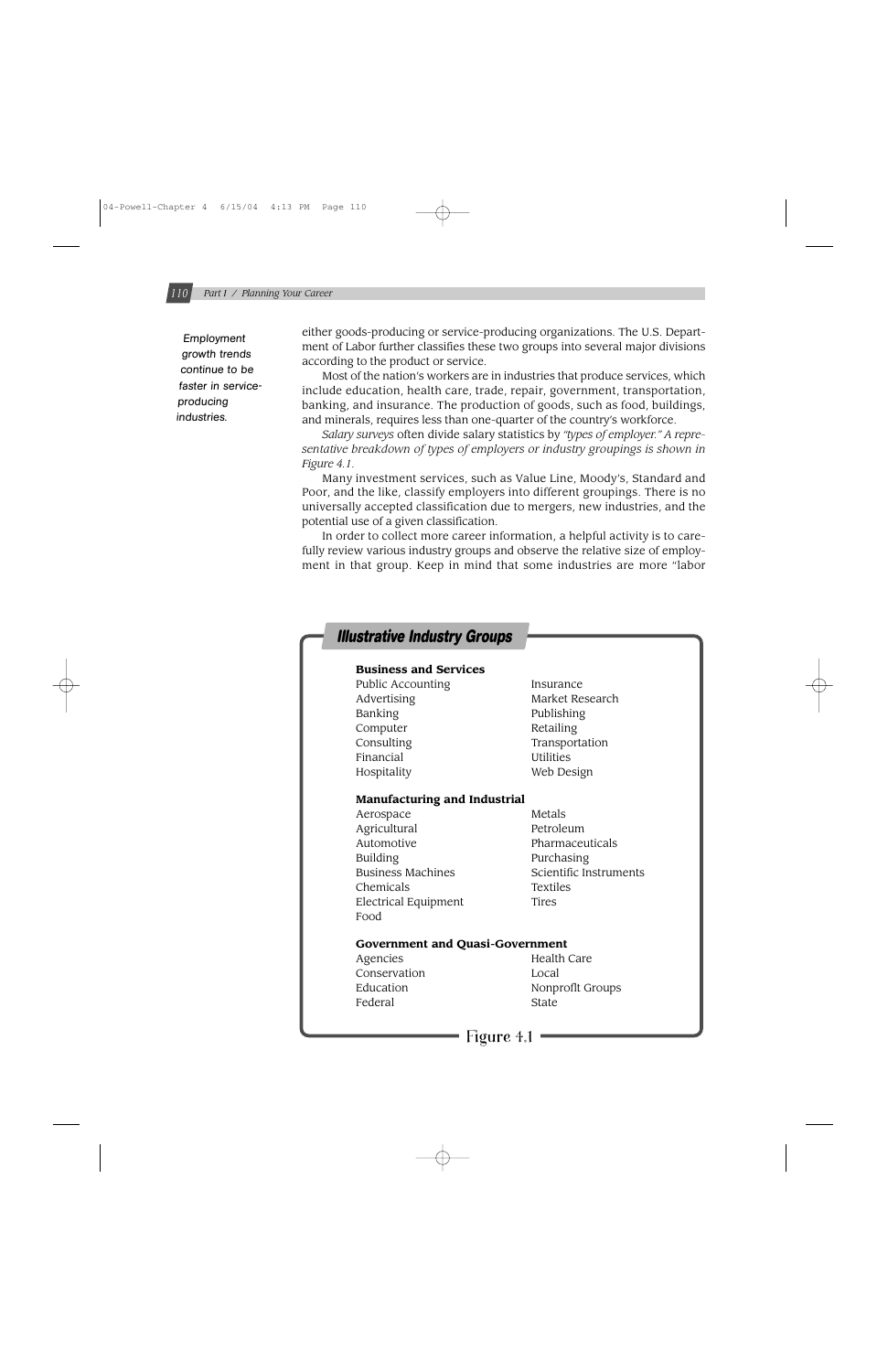intensive" than others. Clearly, some industries employ more people in professional, technical, and managerial capacities than others.

Figure 4.1 is also useful for reviewing the number of different industries available for you to investigate for potential employment. With the growth of technology, some of these industries may even be subdivided into new industries, while others may have disappeared, and yet others may have consolidated with related fields due to technological advances.

Thousands of employing organizations dot the landscape of the nation. The potential for employment in private enterprise is enormous. Within each industry there are hundreds of large and small employers, and within each employing organization many different types of job opportunities exist.

Certain occupations are characterized by employment in a particular industry. For example, individuals who desire teaching jobs usually must seek employment in education. Urban planners work for governments. Advertising workers work in a small industry group. Nurses most often work for hospitals.

Your choice of an occupation and career field may dictate the industry in which you will work. Some people are comfortable with that specification, but others prefer to keep their options broader.

Your occupational decision must factor in your feelings about the type(s) of industry in which you wish to work.

### Occupational Classifications

As industries grow in the next decade, changes will take place in the occupational structure. Some jobs will become obsolete and technology will grow others. Many jobs will become more complex and specialized. An even

> greater number of occupational choices will be available. Studying broad occupational groups first helps you get a handle on how to approach a complex job market.

> > The government classifies workers into four large groups: white-collar workers, blue-collar workers, service workers, and farm workers.

Professional, technical, and managerial workers make up over half of the white-collar group. A very high percentage of workers in these groups hold college degrees.

Another component of the white-collar group is sales workers, and we are seeing an increasing number of workers in this category also who hold college degrees.

Most jobs in which you are interested, no doubt, are in the professional, technical, and managerial classifications. Fewer than 10 percent of all employees in the blue-collar, service, and farm worker classifica-

tions hold college degrees.



For many years, employers have classified employees as either salaried or hourly

#### *Chapter 4 / Working in the Private Enterprise Environment* 111

now that's what i call a top heavy management problem.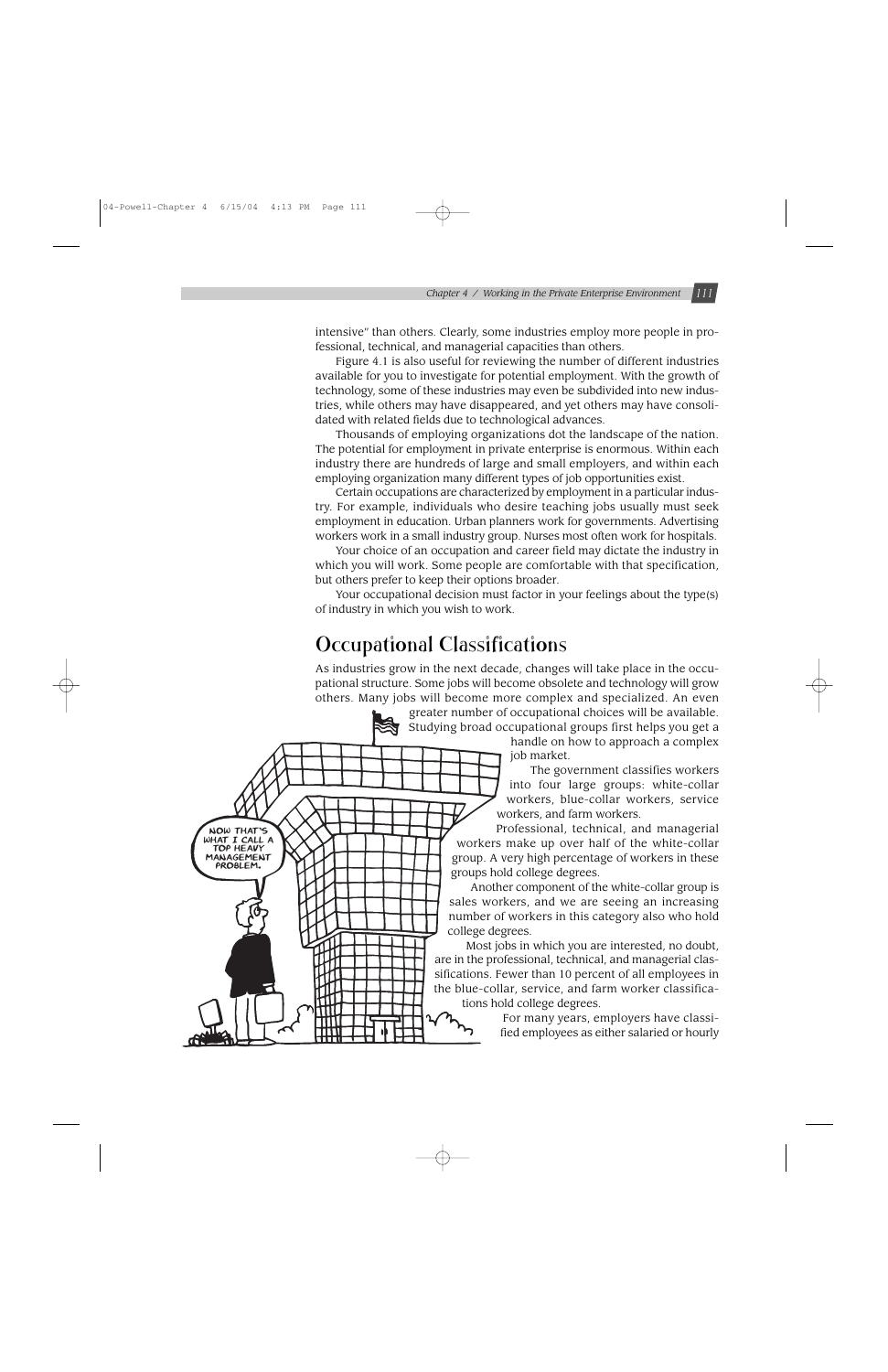paid employees. Salaried employees are the smaller group and constitute mostly the white-collar workers.

Federal wage laws reinforce this distinction by defining which employees are to be covered under labor agreements, minimum wage laws, and other compensation and employment laws. Employees not covered by these laws are widely referred to as "exempt" employees and include most professional, technical, managerial, and sales personnel. This means that their working conditions are "exempt" (not covered by) from the Fair Labor and Standards Act legislation.

# **Management Concepts**

To survive, organizations must be managed in a manner that will ensure their continued existence. As a result, private enterprise organizations set strategic corporate goals just as individuals establish strategic career goals. The goals can be motivated by profit, social, service, survival interests, or combinations of these interests.

Many types of people from many occupations must work together in a harmonious work setting if the goals of the enterprise are to be met. Management is the vehicle for this cooperation. Management brings together people, financial resources, technology, and other resources in such a way as to ensure attainment of the strategic goals of the organization.

### Management Structure

The management process demands that work be organized in a manner that efficiently allows the organization to meet its specified objectives. This organizational structure is important to you because it specifies how and where your particular skills and interests can be utilized. Organizational goals and individual goals are not in conflict. What is best for you usually turns out to be best for the organization as well.

Every organization (including government agencies, hospitals, educational institutions, law firms, associations, small firms, and large businesses) operates within some type of management structure. A management structure avoids chaos. It defines relationships between functions and people carrying out these functions.

When two or more people come together, *formal* and *informal* relationships develop, and after a time, the relationships usually evolve into a *hierarchy* or other organizational structure. Leadership roles emerge.

Functions. Organizations are organized around the tasks to be accomplished. Work tasks can be classified by their function. Any particular task is directed at carrying out one of the three major functions:

- 1. **Creating** a product or service
- 2. **Distributing** a product or service
- 

#### 3. **Financing** a product or service

In most private enterprises that manufacture a product, these three functions represent *manufacturing, marketing,* and *accounting.* In a service organization, the manufacturing function is replaced by the service being provided.

112

Your goals may be synonymous with the organization's goals.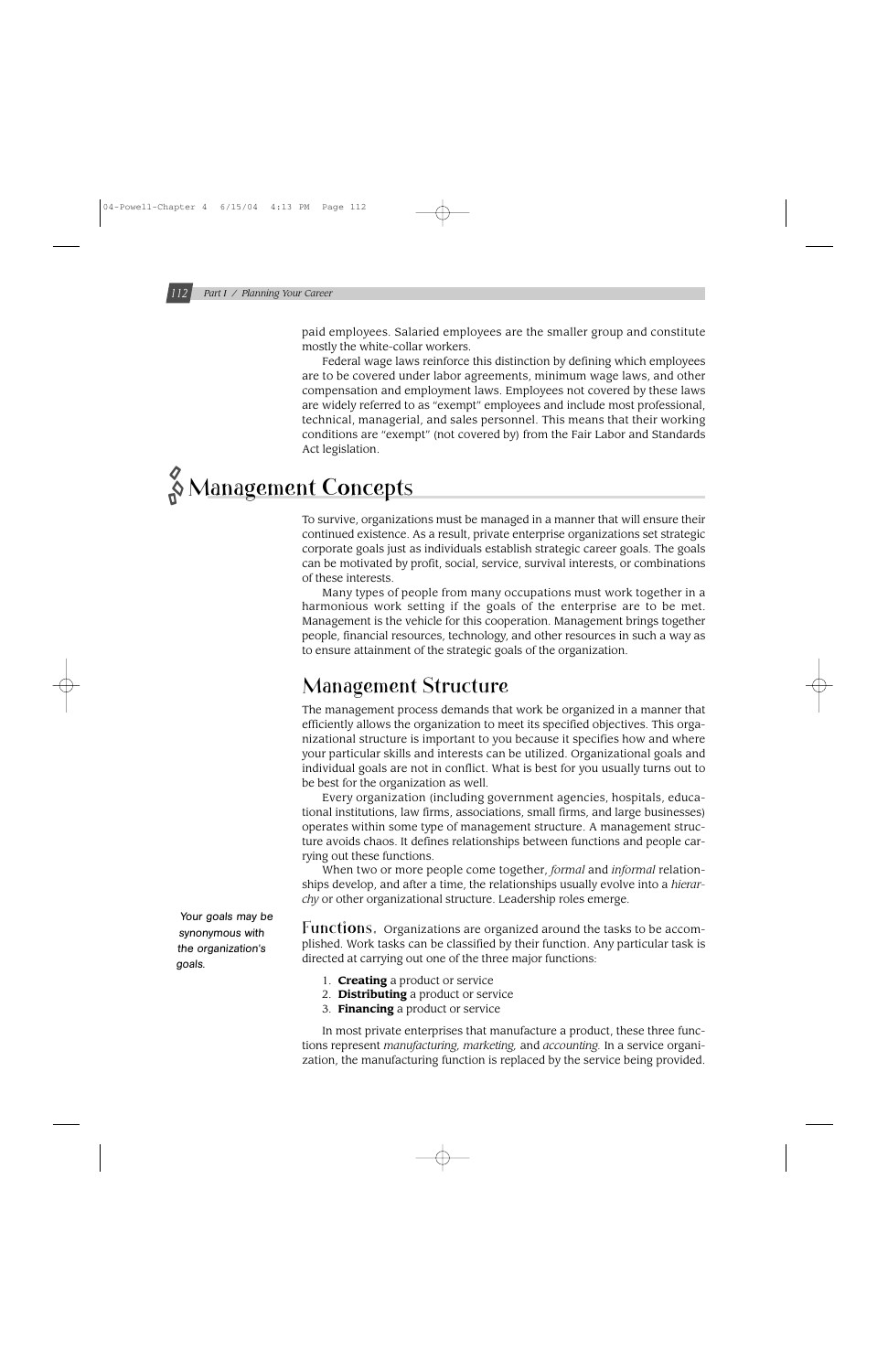It may be called the *distribution* or *purchasing* function in retail and wholesale trade firms. Hundreds of people, or one single person, may be employed in these various functions, depending upon the size of the organization.

Where in the organization could your qualifications make the most significant contribution to both the organization and you?

What you decide to do is important. Equally important is how that activity fits into the *structure* of the organization that will eventually be the source of employment for you. If you know what contribution you can make and how it meshes with the goals of the organization, you are well on your way toward satisfaction in your career.

The complexity of management increases as the size of the enterprise grows. In a very small manufacturing concern, one person, such as the owner, might function as the chief manufacturing supervisor, the sales manager, and the chief accountant.

If the enterprise were to grow, however, other people would need to be hired to handle these functions. The owner could hire a certified public accountant to do the bookkeeping and use an independent sales representative to sell the product while personally supervising the manufacturing.

The owner usually discovers that it is more profitable to hire other people to handle these functions. The owner's role is then to supervise, or manage, all of the functions of the growing business.

As thousands of units come to be manufactured and sold, the need may

arise for a national distribution network and new plants to handle the activity. The owner may elect to duplicate units in a distant city. New financing may be necessary. Engineers may be needed.

*Chapter 4 / Working in the Private Enterprise Environment* 113



### Career exploration is determining where in an organization your particular interests and skills best fit.

### **Structures**

- Marketing
- Financing
- Operating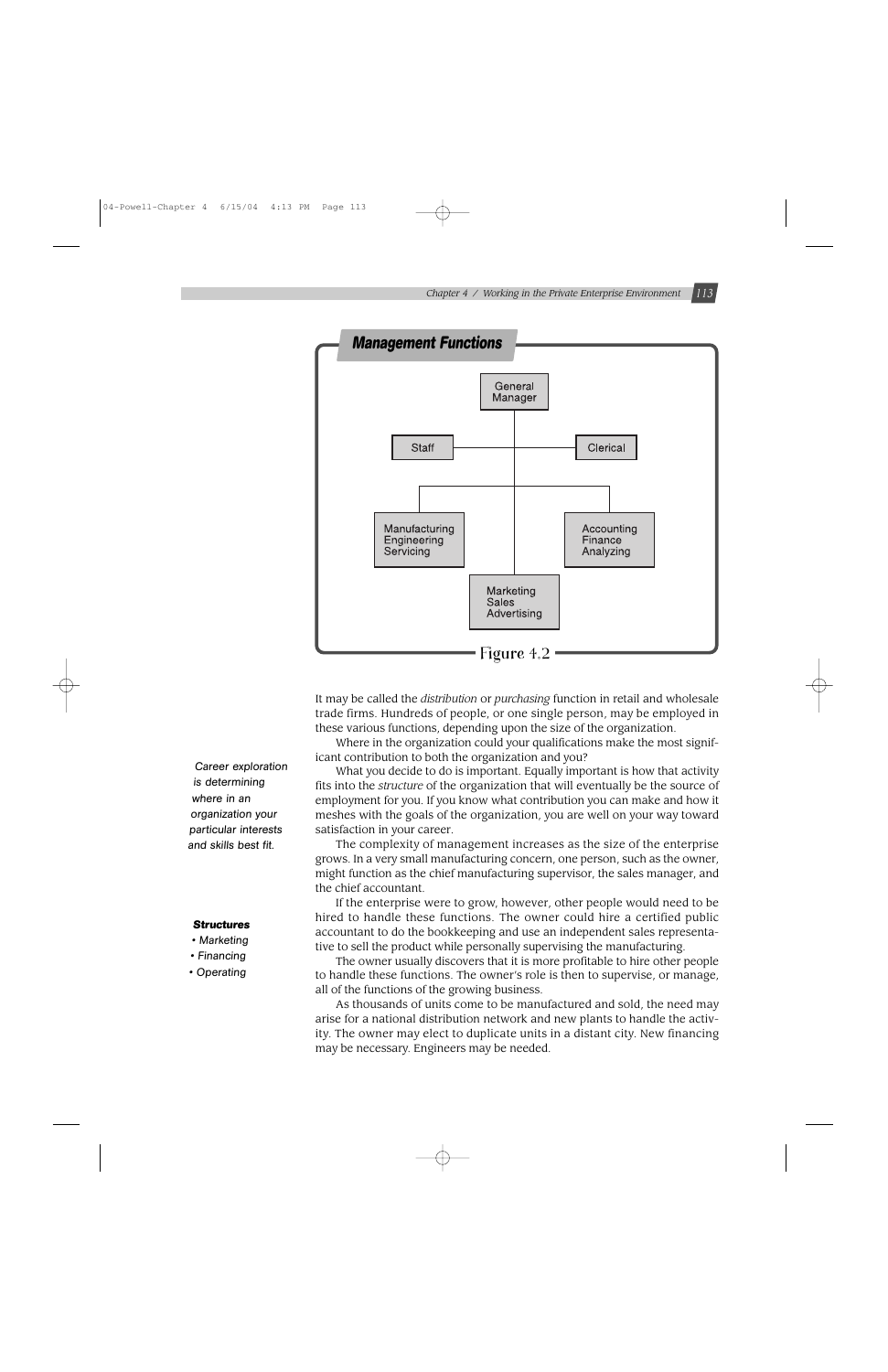A research staff might be useful to improve the product. Advertising experts could help to increase sales as well, as could a network of sales representatives to call on potential customers.

Credit may become necessary to help distributors carry inventories of the product. The organization may thus become a complex organizational structure of several hundred people, and bankers may begin to offer help with the new equipment, plant, and distribution financing.

This description of the growth potential of a small business illustrates the American free enterprise concept and explains the genesis of our economic foundations. The enterprise described could be a hospital serving a small town, a labor union, a public accounting firm, a school corporation, a retail store, or any of a thousand business entities.

**Organizational Charts.** Many private enterprises in the United States have attained gigantic proportions and extremely complex organizational structures. Nonetheless, the three basic functions are the same.

The U.S. economy is a mature economy, but the growth of private enterprise still happens every day. Most people, particularly young professionals, usually first work for a mature or maturing organization as they progress in their careers. As experience is gained, many elect to go out on their own. Perhaps that is your long-term ambition. Others prefer to always work for an organization and not to assume the risk and time commitment inherent in working for themselves.



Few organizations could survive without effective organizational structures because a single individual's span of control reaches a point of diminishing returns.

To handle this problem, *authority* is delegated to others even though the *responsibility* continues to rest with the delegator of the authority. This is accomplished by breaking the unit into smaller subunits with established reporting relationships.

This reorganization may be implemented by assigning managers to various subunits that may be classified by a given line of products, groups of products, a geographical part of the world, or any other logical grouping. Within each subunit, you will find the three basic functions.

You can quickly see a pyramid structure developing that is integral to most

organizations whether in government, education, or business. Most of these structures follow a hierarchical arrangement with managers and other professional people being in charge at the top levels.

A management structure organized around work functions is essential in any enterprise.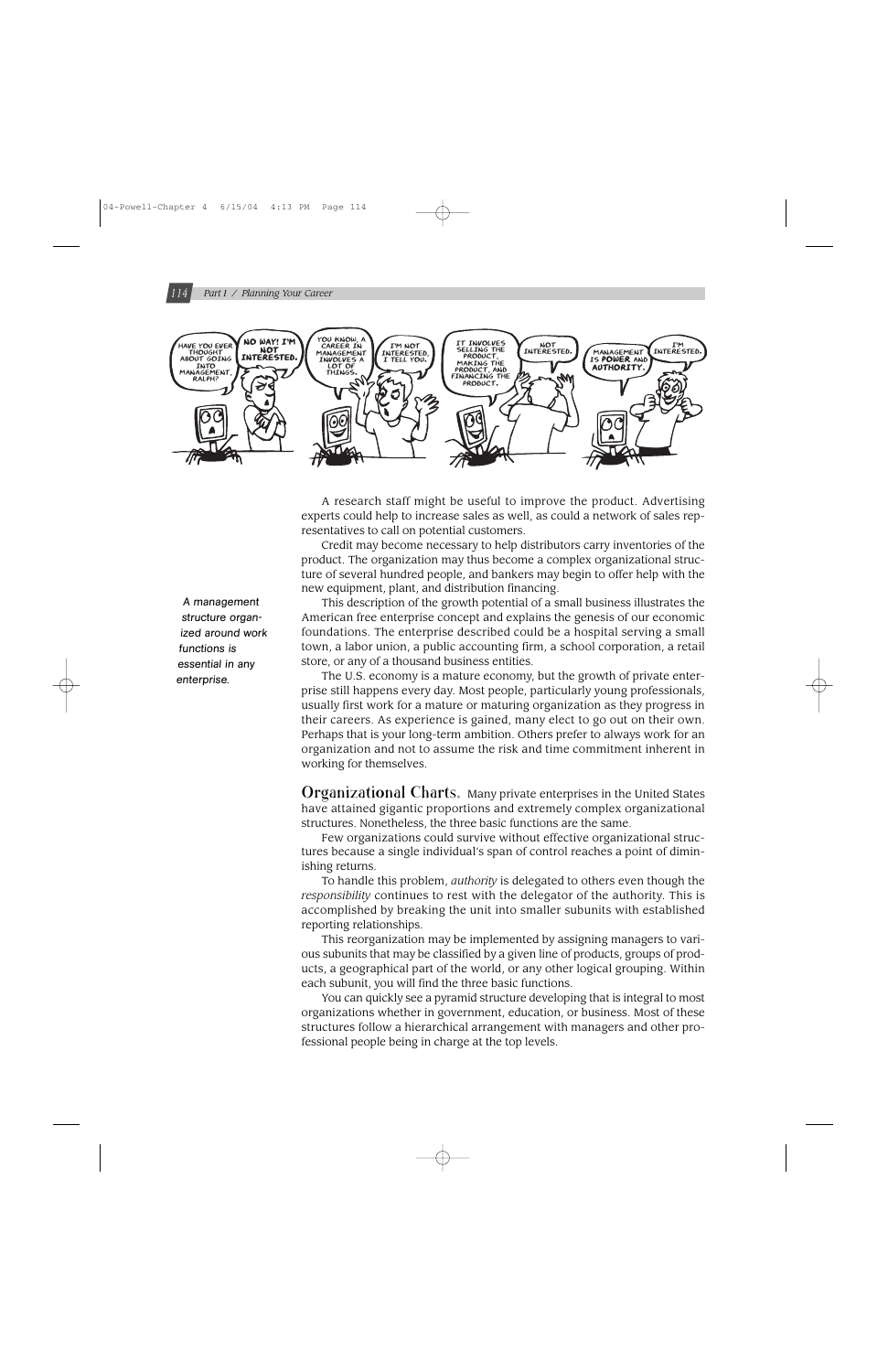

News Releases



Public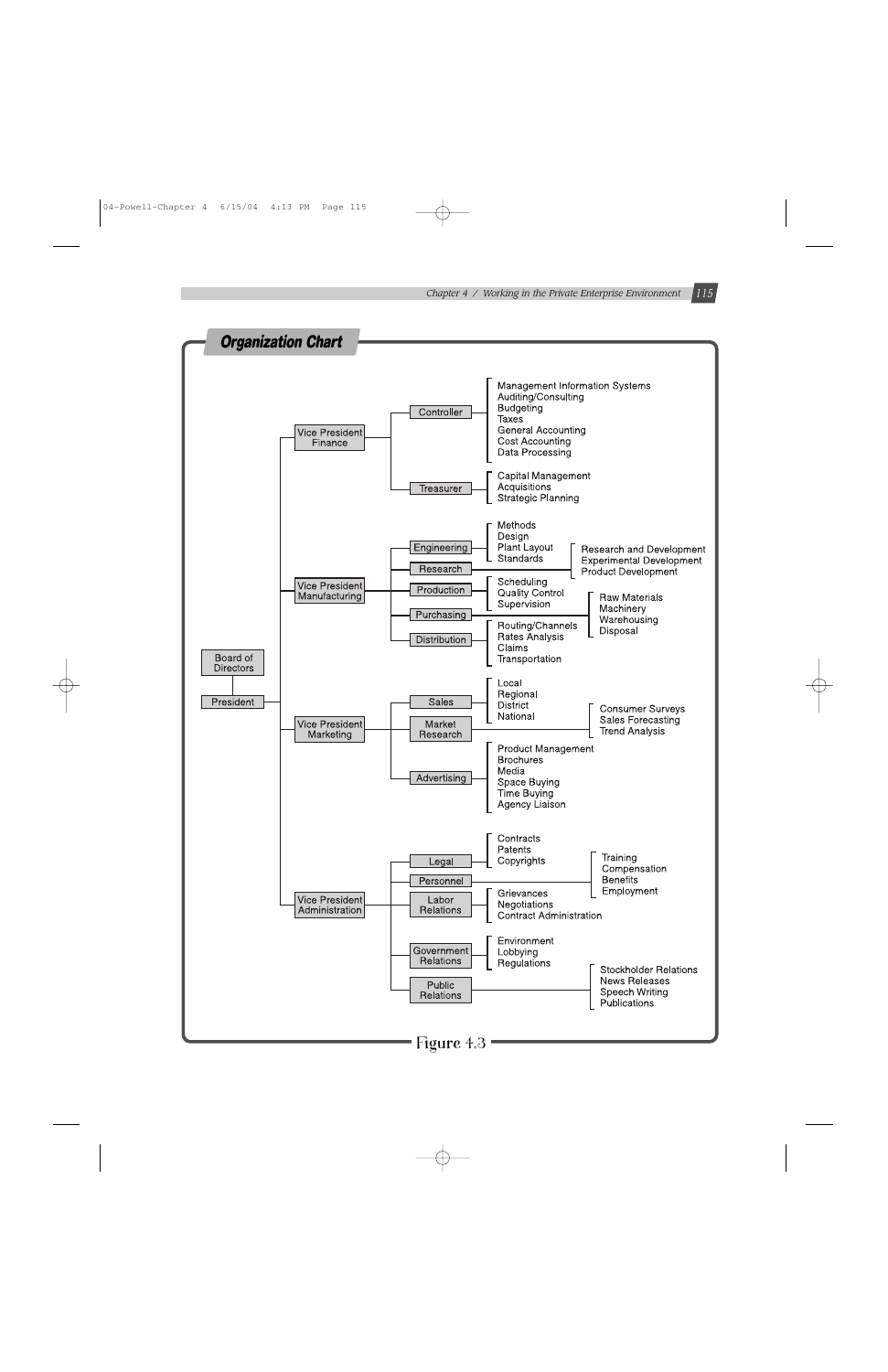Why is this managerial organizational structure important to you? What do you want your role to be? Are you manager potential? Are you a technical expert with no intention of climbing an organizational structure? Have you ever thought about this concept? These questions form the essence of career exploration.

This pyramiding concept is brought to reality when you look at an organization chart. Have you seen the organization chart of an employer for whom you worked? If you have, you have seen a diagram of a logical pattern of working relationships.

Figure 4.3 illustrates a typical organizational chart. See if you can identify where you might fit, and trace the

path both up and down the chart.

Informal Relationships. Organization charts show only the formal structure. There are "dotted-line" relationships between many departments. These are social relationships that are never shown. People from all parts of the organization meet and talk to one another. In most organizations, it is impossible to function only in one little niche.

Relationships rapidly expand in geometric proportions in all directions. A sound career decision demands that you understand informal organizational structures.

#### *Part I / Planning Your Career* 116

The entry-level electrical engineer meets with the vice president of marketing to discuss customer product concerns. The junior accountant meets with the sales representative to explain paper processing. A secretary screens telephone calls to protect the boss's valuable time.

A computer programmer discusses a production schedule problem with the manufacturing head. The public relations copywriter writes a speech for top management to deliver to a congressional subcommittee. The interrelationships are varied.

Can you afford to put on occupational blinders? Career exploration involves coming to understand both formal and informal relationships within organizations. It does not imply the use of "company politics" to get ahead; it means career survival.

> Your goal is to understand how management influences your strategic career choices. To do this, you need a basic awareness of how the management process integrates all functions and facets of the employment process.<br>**SWARED This requires you to learn how industries and occu-**<br>**SWARED INTERNATE STARK STARK STARK STARK STARK STARK STARK STARK STARK STARK STARK STARK STARK STARK STARK** This requires you to learn how industries and occupations interrelate.

It behooves you to mentally create a picture of how the concepts of functional organization and level of responsibility within functions and occupations impact upon various career alternatives that you might wish to consider.

The career field that you eventually select in all

probability will require you to manage your career within the framework of a private enterprise. In



that's it? an unquenchable lust for power" ... is why you're interested in management?



The corporate organization defines the relationship between the functions that employees perform.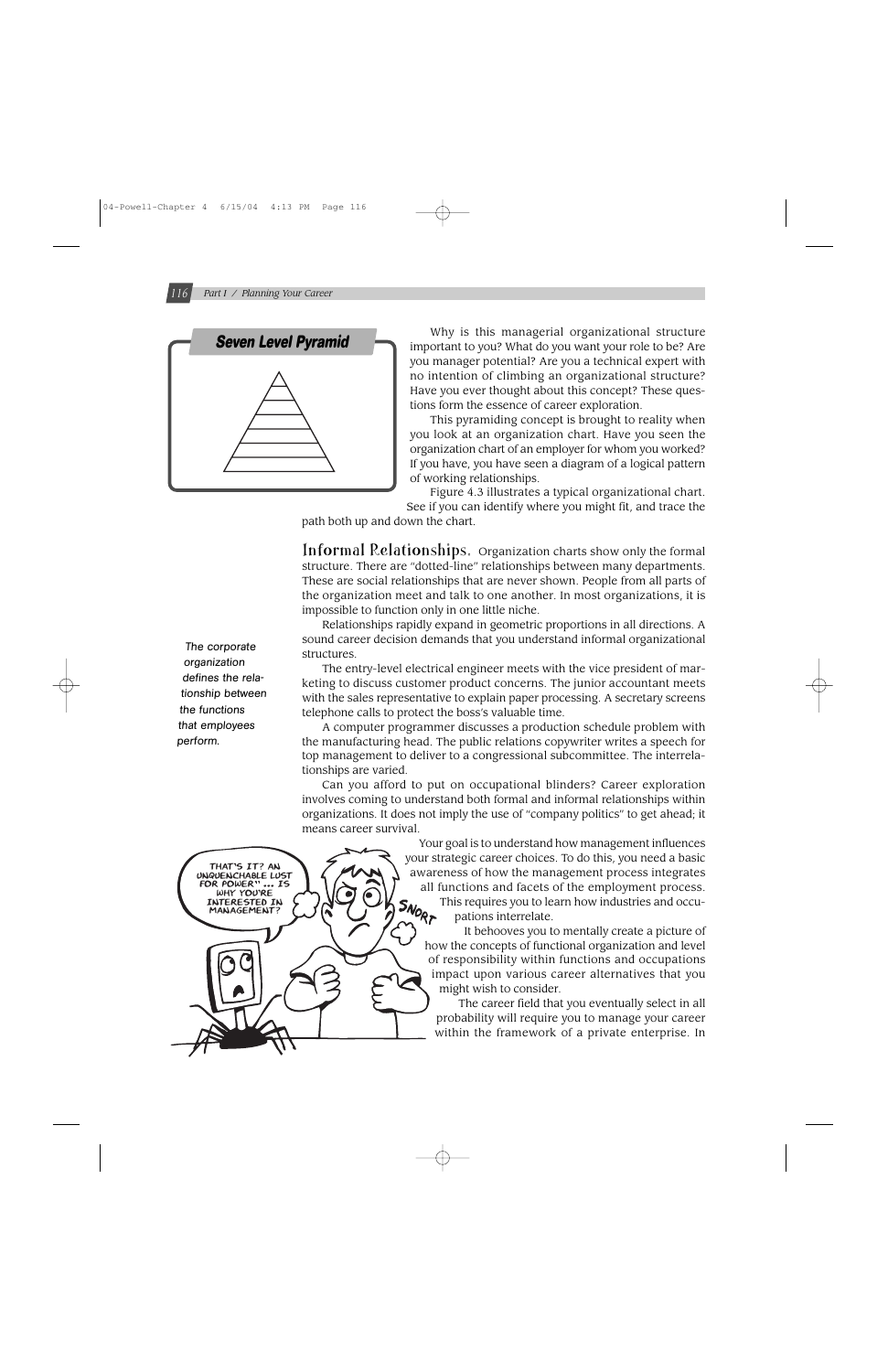order to maintain control over your career destiny, you need to know how to direct an organization and how to plot a realistic career plan within the work

environment you select.

### Management Process

Regardless of whether you work in government, education, or private enterprise, your sphere of influence is limited by your ability to touch only a few people. Your actions can influence people above your level, your peers, your customers, vendors, and your subordinates.

You must manage your career within the confines of an *identifiable unit.* If you own a business, you have a target customer population that you can potentially influence. If you are an engineer working for a government agency, you have a population that describes your sphere of influence.

Only world leaders can impact upon large populations and resources, and even then only for a certain segment of the earth. Even decisions by the president of the United States rarely impact all people of the world.

What is your *sphere of influence?* What do you want it to be? What organizational units can you identify in which you could develop a "niche" to do the things that are of value to you? You need to identify the environment in which you want to work now, a few months hence, and in years ahead.

Management by Objectives. An objective is a goal, an aim, or a purpose. Missions are inherent in all types of organizations. Regardless of the statement of purpose, organizations must establish goals simply for survival purposes. Undirected organizations usually die after painfully paying a price in resource destruction.

Once your world is identified, you must manage your career within the constraints offered by your world. Some worlds demand more self-discipline than others.

The word manage means to conduct, control, plan, and organize. **Management is an action-oriented process of planning, organizing, and controlling an operation, system, or group of people.** Management is a process, because it is an activity that occurs and recurs over and over, time after time.

### Your Career Management

*Career management* is an on-going activity based upon your strategic career planning model. Career management is taking charge of your life by employing career planning techniques and processes in order to attain your personal objectives.

Your personal career management should be no less goal-oriented. Otherwise, you may flounder aimlessly in your life as well as your career, and may not enjoy life to the fullest extent possible.

Strategic career management is a process of career decision making that anges or modifies goals as new information becomes available. The information is "real-world" input, and it includes understandings about the concepts of management and organizations.

*Chapter 4 / Working in the Private Enterprise Environment* 117

The informal relationships can be as important in career advancement as the formal relationships.

Take charge of managing your own career.

Career management is setting realistic, achievable goals within

the context you want to operate.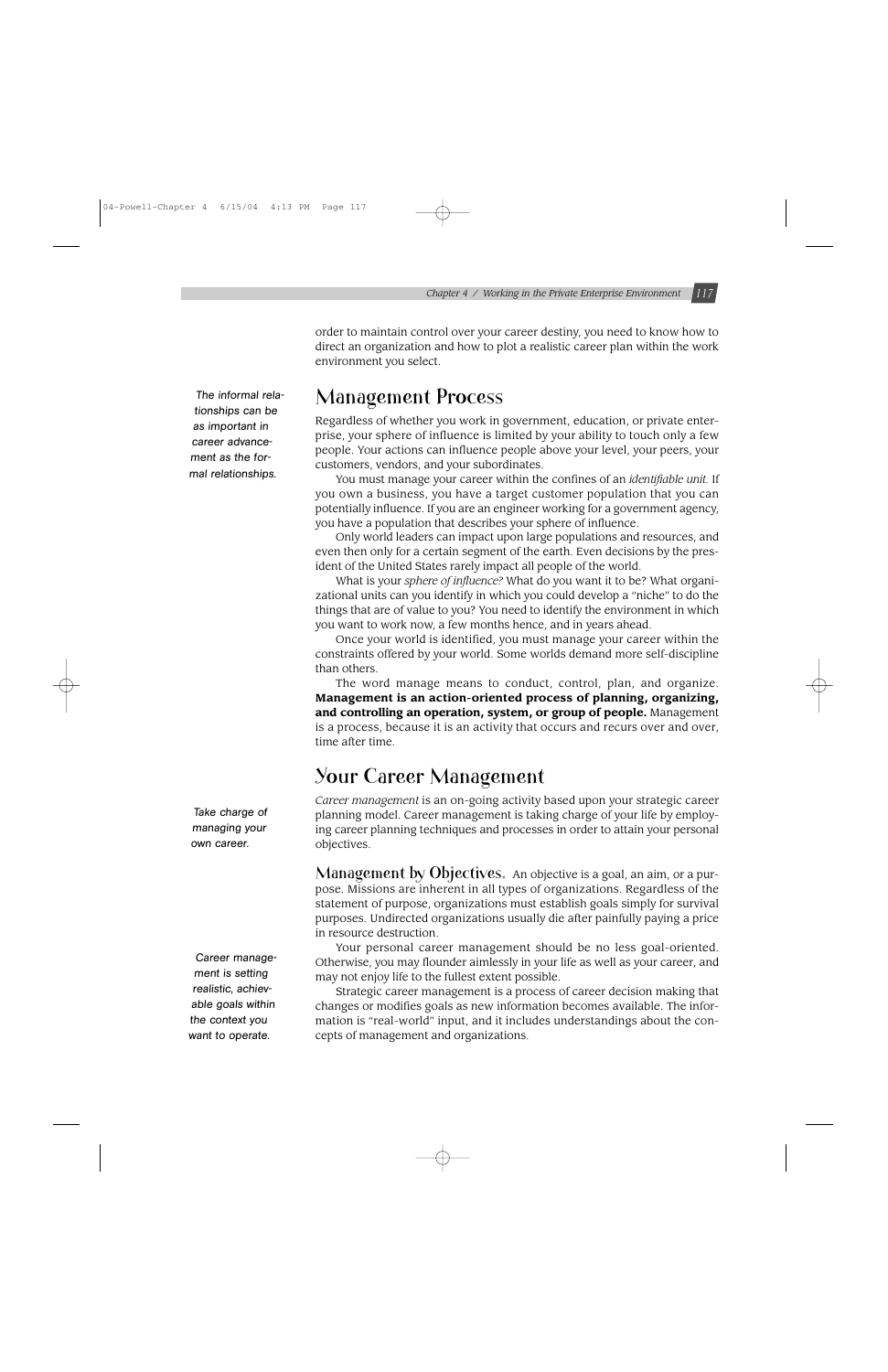Organizations invest billions of dollars in financial assets. These assets are tracked, analyzed, nurtured, and prepared to ensure that they produce the highest possible financial return back to the organization. Yet, if you look at most organizations, you will not see one dime on their financial statement regarding an investment in human capital.

People run organizations. People employ other people. People manage financial assets to achieve a stated objective of the organization.

Aren't you dumbfounded at the lack of attention that most organizations pay to their most significant asset—their employees? Most organizations place a value on people called annual compensation and account for it in the category of operating expenses like pencils, computers, and other depletable expenses.

History records that organizations fail largely because of the ineptness of the people managing it. People, their employees, are organizations' most important asset.

The record shows that employee compensation runs from low to high, but in recent years the spread between the top groups and the entry groups has narrowed significantly. The concept of a team working together to get a top-quality job completed in a profitable way is emerging in our society.

Unless you elect {o become a one-person organization (a dying phenomena) you will become part of the team of some type of organization. Hopefully, someday you will be among the select few at the top, but most people start somewhere along the way and make incremental contributions along the way.

In your chosen organization, you are not likely to change the accounting concepts and introduce longterm human capital as an asset on the financial statement. The evidence is overwhelming that even supposedly stable organizations merge, reorganize, disband, or respond to new and different markets. Change is inevitable.

Along your career (or careers), expect to change employers several times. In fact, your skills will probably be completely outdated within three to five years if you do not renew them continuously. Some of the skill renewing will surely be on the job while other facets will result from employer-sponsored training or formal programs in educational institutions.

Although human capital is an organization's most important asset, the merger mania of the past decade proves that organizations cannot exist to perpetuate themselves or their employees. The choice of where to spend your working life relates as much to personal life goals as it does to organizational objectives.

Organizations experience success (or lack of it) just as individuals experience success. The definition of organization success differs from your definition of success, especially when time parameters are introduced into the equation. In the ideal situation, the goals are completely compatible, but a common level of equilibrium is not likely to endure forever.

You may prefer to ride out periods of incompatibility for the sake of external reasons, such as security, stability, health, family, etc. The organization may cooperate during the difficult periods, but a wise approach is to be ready to sever ties if the mutual goals wander afar.

You have more invested in human capital than the organization. Your goal should be to maximize your own investment. If and when that demands a reassessment, you should be prepared to conduct the proper analysis. One purpose of this book is to teach you how to have a **strategic** and **tactical** career planning model handy in order to plug in the appropriate variables.

This is not to suggest that the concept of employee loyalty is now thrown out the window. It does imply that loyalty is a scale, not a blind dogma. Many factors go into career assessment, and loyalty will continue to be an important dimension.

Loyalty is a two-way street. Employing organizations in both public and private sectors have been stretching the concept of loyalty.

The future will continue to bring wide swings depending on both organizational and individual needs. Your goal should be to have a back-up position ready in the event it is needed. A sound career planning model with its attendant tools provides the necessary peace of mind.

### **Your Work Has Impact**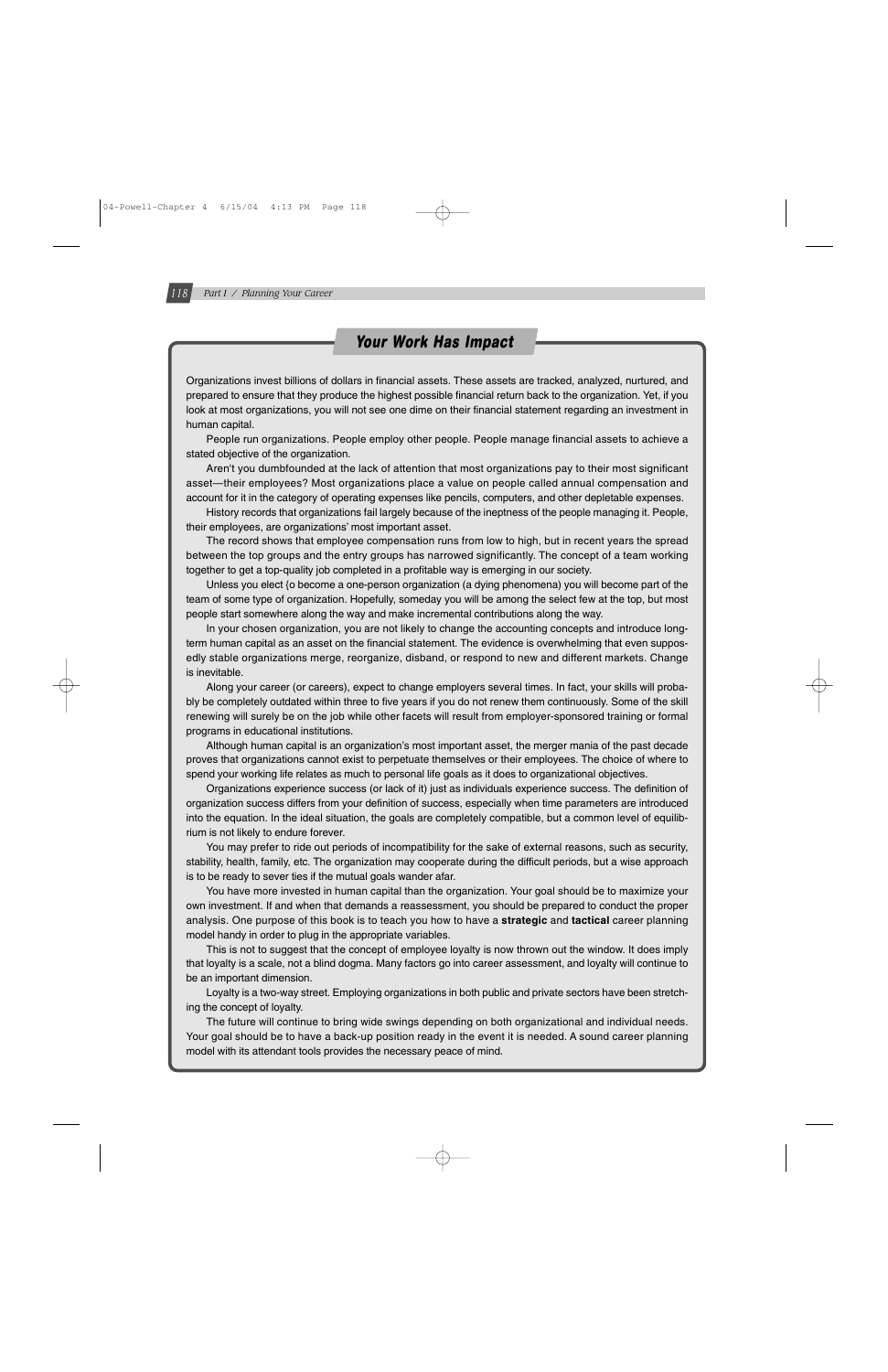The management process begins with the setting of career objectives that are realistic, attainable, and consistent with self-understanding and career field realities.

Planning. A plan is a schedule of future activities designed in a systematic order so as to facilitate achievement of some stated objective. A career plan maps out an approach to be implemented in the future that will ensure successful achievement of a prestated career goal.

**Organizing.** Organizing is creating a structure within which a planning and control system can operate. The organizational structure allows you to operate without concern for losing control of a given situation.

Planning solves the "chicken and egg dilemma." Career planning sets up a dynamic process that continually searches for information. As information is received and evaluated, it is fed back into the cycle. This permits a readjustment of career goals based on reality.

The organization sets limits of acceptable behavior and actions. Organizational settings are widely diverse. Although no two organizations may be identical, generalities and *standard operating procedures* (SOP) define the framework and style in which actions are taken.

Strategic career management involves knowing and understanding the organizational structure in which you must complete duties specified by your occupation. The same career field in two different organizations may have completely different operating structures. Some employers refer to this concept as "organization culture."

Motivating. The central factor controlling the management process is motivation. Above all else, *people* manage organizations. Some people work very hard, and others goof off. What makes you work hard? Different forces move different people.

Understanding your motivations gives you the ability to select the most compatible organization in which to work. Some management styles are very *disciplinary* in approach, and you may be the type of person who responds to that type of stimulation. Other management styles are participative and indeed, others are *laissez-faire.* Which organization culture best suits your work interests?

#### *Chapter 4 / Working in the Private Enterprise Environment* 119

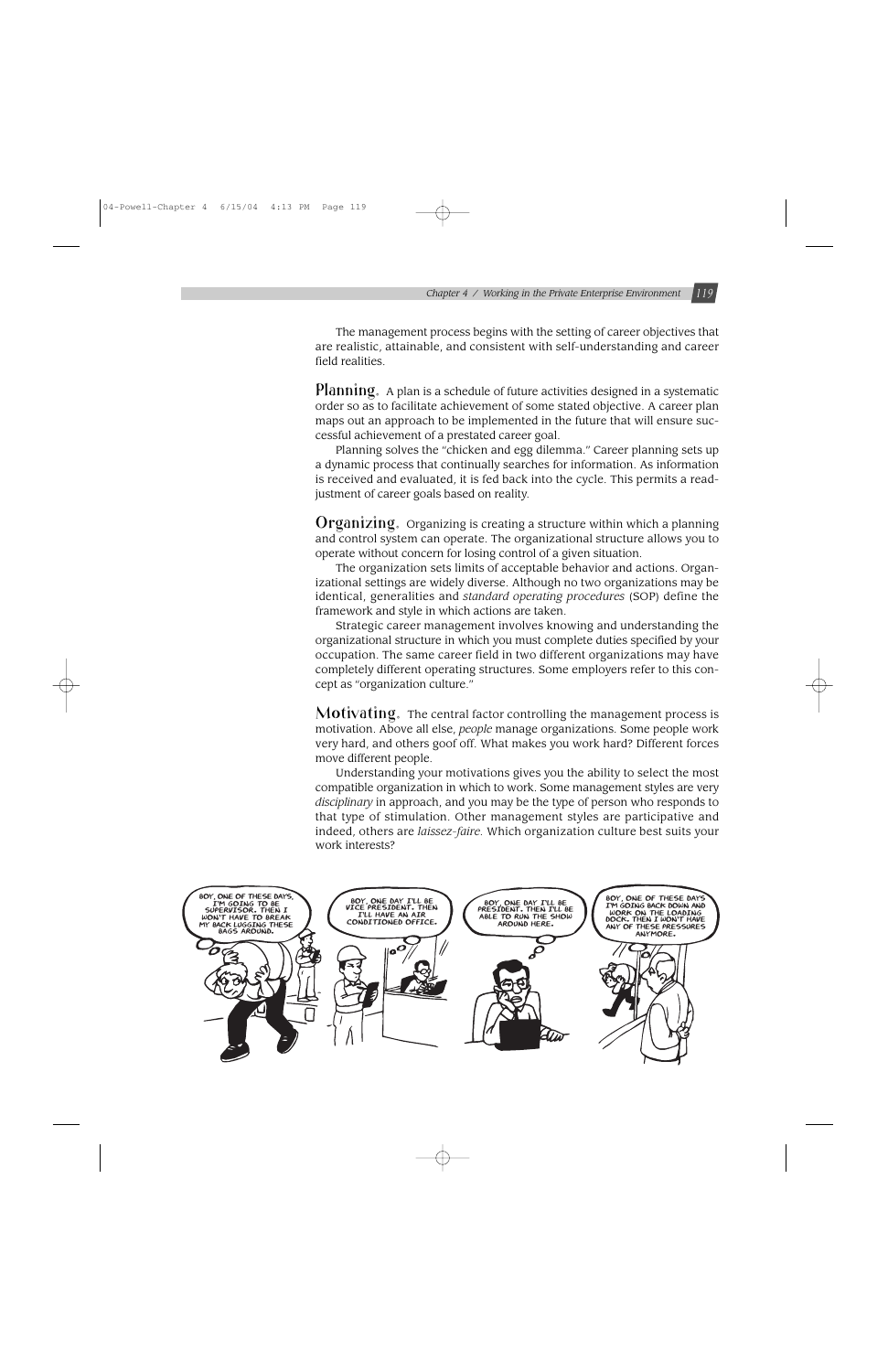You may perform best under the do-your-own-thing approach, or somewhere in between the two extremes. In any event, sound career management means selecting the right motivational climate.

Controlling. Control keeps the activity moving according to the plan and within the defined organizational setting. Controlling is taking charge of the situation in order to make it conform to predefined routines.

Effective controlling builds in a monitoring device that feeds information back into the planning, organizing, and motivating process to improve and fine tune the total system.

Strategic career management uses career planning approaches to regulate and modify the feedback of career information. Just like the management process, the career control system provides for regulation of the process.

What is your strategic plan going to achieve for you?

### The Management System

The management process is a complex set of interrelated activities that moves the organization toward its stated goals. Many organizations have the management process so ingrained in their basic characters that, regardless of top leadership, the "systems" run themselves.

A system is a coordinated set of events that serve in concert to achieve a mission. This concept is found in education, big corporations, labor unions, and nearly every organization in private enterprise regardless of the size.

*The management process is an action-oriented process of planning, organizing, motivating, and controlling the operating system, or group of people.* It is found in every phase of an organization including accounting, marketing, manufacturing, engineering, research, and even among professionals such as doctors, dentists, and nurses.

Management occurs at "low" levels as well as "high" levels in the organizational structure. It involves policy determination, decision making, responsibility assumption, and supervision of people and systems.

Your strategic career management and planning builds upon this management concept. Do organizations run careers or do people run careers? Decide which way it is going to be for you.

Whatever you decide, you must decide with a full understanding of the implications. That means knowing more about how work is organized in our society.

# **Calevels of Responsibility**

The majority of us list *advancement* as one of the most important reasons why we select a given job over another job.

Greater financial rewards come as we progress higher in the organization structure of our employer. If one of your goals is to advance, then you must understand the concept of "levels of responsibility."

Your level of responsibility grows to the extent that you make increasingly greater and greater productivity gains to the organization. Your worth



Select the right motivational climate for yourself.

A system is a structured set of events designed to optimally achieve a predetermined goal.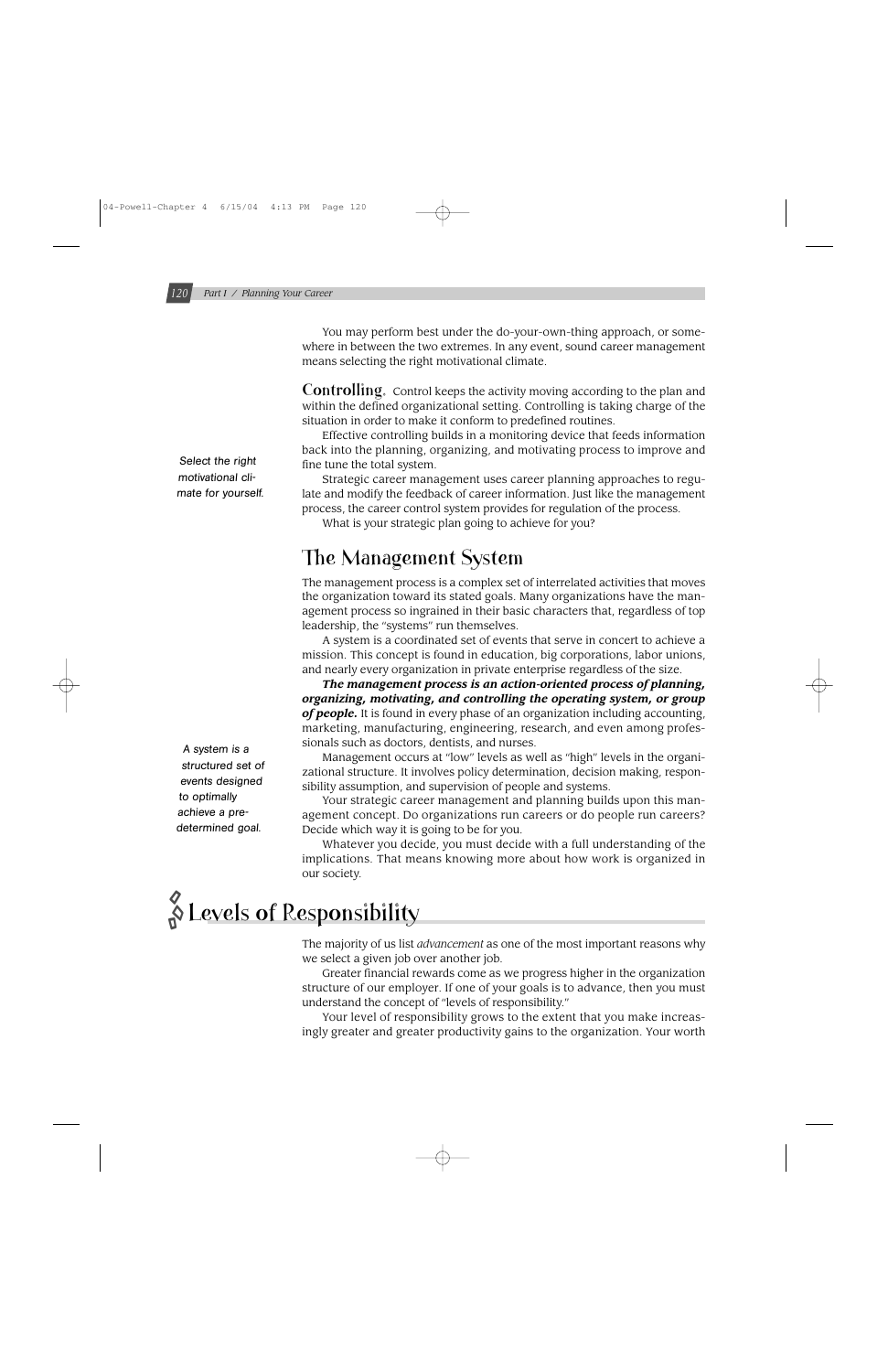improves as the organization's financial goals (or other goals) improve. Your contribution has a certain value to the entity.

### **Productivity**

In all organizations, people are paid for what they contribute to organizational objectives. Assuming no inflationary price increases or productivity increases, in theory individual earnings would never increase or decrease.

If there is no productivity improvement, the only reason for an increase in earnings is to maintain a constant standard of living. In a world of inflation, for real earnings to rise, productivity must be increased.

Productivity does improve. As you perform a given task, you get better at it and your contribution to organizational goals increases. In fairness, the wise employer recognizes your contribution and increases your earnings consistently with your increased contribution.

Conversely, if your productivity declines, so should your earnings. In practice, salaries seldom decline absolutely, but they do decline relatively as inflation advances at a pace faster than their increase. If your earnings are stagnating, it is a signal to leave or do something to enhance your productivity.

## Promotion

*Employers recognize your increasing productivity through earnings increases and promotion.* A promotion implies greater responsibility and authority in addition to greater productivity. Assuming more responsibility and improving your

productivity are the two basic ways for you to progress in an organization. If advancement is your ambition, then you must be prepared to do one or both of them.

To some degree, your position in the organizational hierarchy denotes your level of responsibility. Power and authority are tied to your ability to decide action independently or to supervise other people or projects.

In most organizations, you can readily identify distinct levels of responsibility: labor, professional staff, management, and executive personnel. Where do you fit? Where do you want to fit?

### Labor

The laws of our nation have fairly accurately defined who is labor and who is management. Labor includes workers who directly produce a product or service at the basic interface level. They are mostly blue-collar, service, and clerical workers. Although there are shades of grey, in most

situations, you can usually define where a given group of workers fit.

Some blue-collar workers do succeed in working themselves out of blue-collar status into the management ranks. Other individuals in

#### *Chapter 4 / Working in the Private Enterprise Environment* 121

well ... do you want to be labor or management?



Your earnings are directly tied to your performance and value. The greater your contribution, the higher you rise in the organization.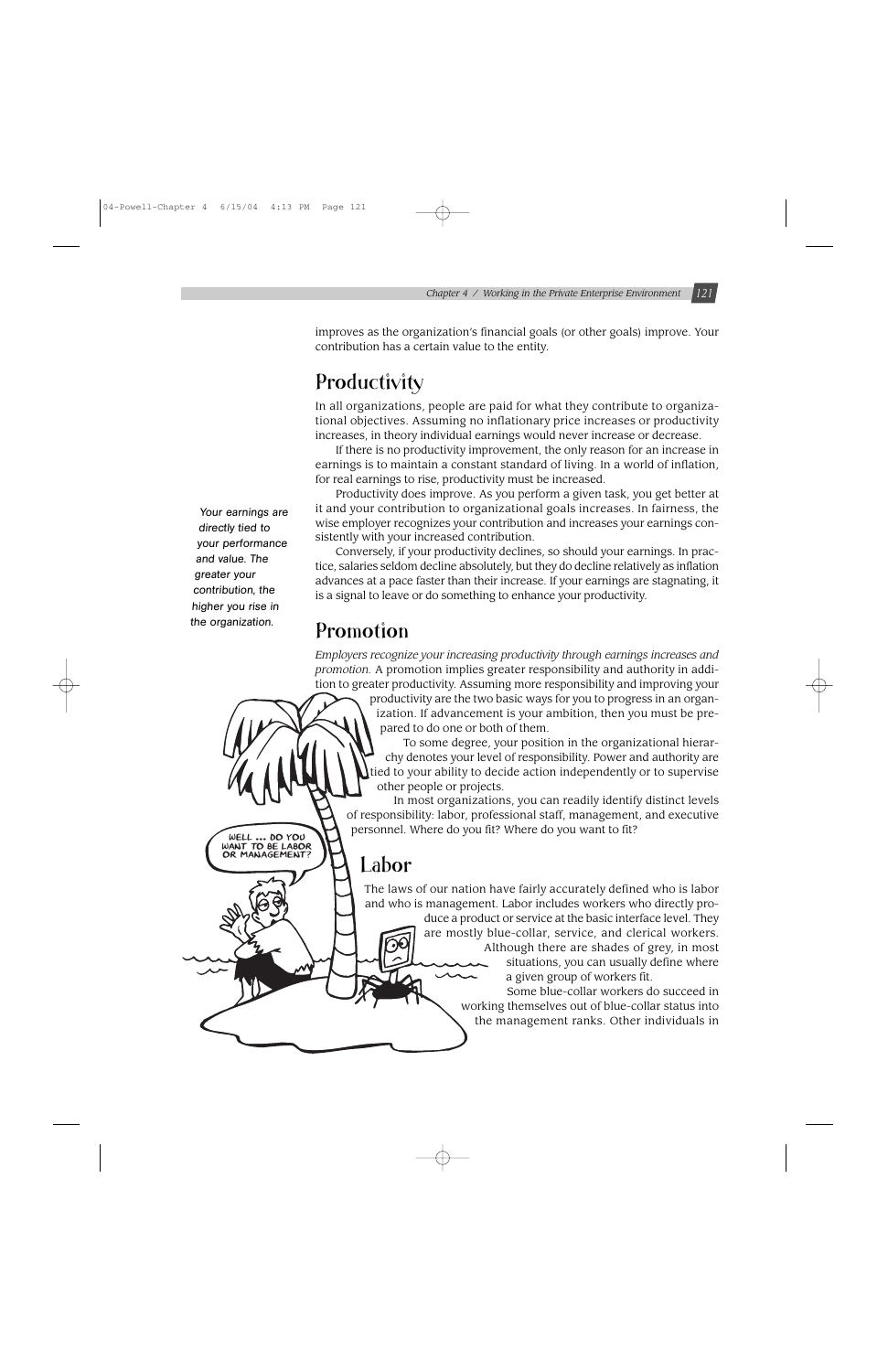the labor classification would not accept management jobs if they were offered to them. Nationally, about half of these workers are unionized and take great pride in the skilled work that they do.

## Professionals

Many large organizations, mostly manufacturing, banking, retailing, and professional service employers, create entry-level assignments for the specific purpose of providing entry routes for inexperienced professional, technical, and managerial aspirants into the organizations.

Many government agencies also identify a certain level of responsibility that they use to accomplish the same purpose.

*Entry-level assignments* are designed for individuals with no or limited work experience in the career field. Most of the people entering these assignments are just getting out of college or are starting over in new careers.

The entry position's function is to attract high-caliber people and to provide them with training for future development. The training relates as much to learning the organization's structure, system, culture, and philosophy as it does to learning specific tasks.

Following the functional organization chart given in Figure 4.3 permits you to obtain a relative view of organizational life and just where you might fit in if you see yourself in this type of entry assignment.

In terms of level of responsibility, entry positions fit into a groove just above labor status. This type of job frequently pays less than skilled blue-collar jobs, but it offers the chance to move higher up the organizational ladder.

This small niche is not a long-term commitment; it is designed with a very short-term job life span, usually less than two years. In essence, these assignments are *junior* professional and managerial positions. The assignments are used for both bachelor- and master-degreed individuals.

> These inexperienced professionals include engineers, accountants, computer programmers, systems analysts, financial analysts, personal assistants, sales representatives, buyers, production supervisors, junior scientists, and management trainees. They include assignments in hundreds of different fields. They fit into the functional concept within the management structure.

> Purpose. The employer's purpose in identifying certain positions as entry-level assignments is to provide technical and managerial talent for leading the organization in the future.

> Few people start at the top. The age-old tradition is to start at the bottom and work up. Even an advanced graduate college degree does not alter that fundamental concept.

The entry-level assignment is not "rock bottom," but an intermediate step between blue-collar and white-collar; neither labor nor truly management,





### **Typical Entry Level Job Titles**

- Trainee
- Analyst
- Coordinator
- Associate
- Assistant to . . .
- Representative
- Intern
- Consultant
- Researcher
- Specialist
- Junior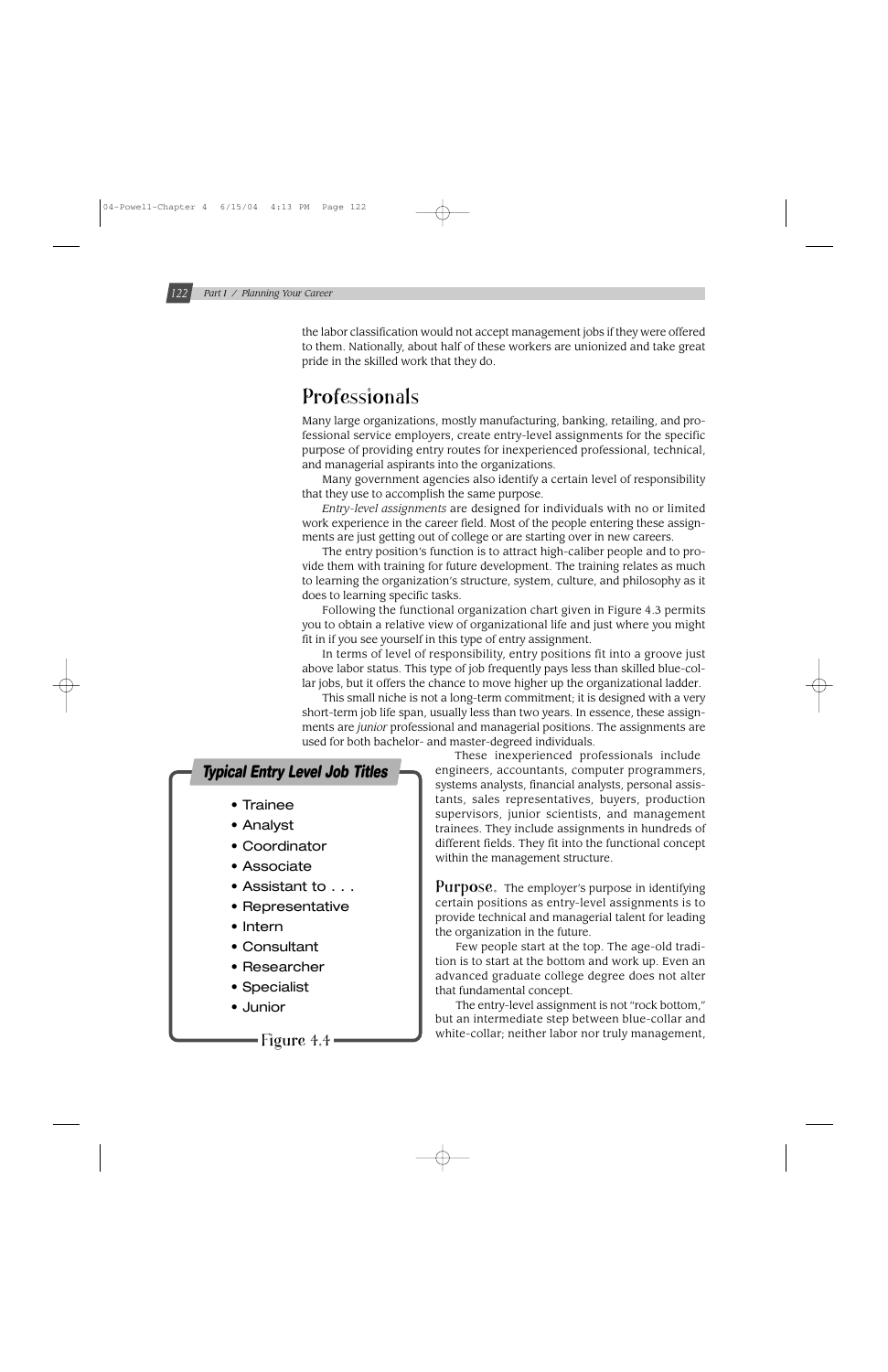ORGANIZATIONAL but destined to become management if everything progresses satisfactorily.

> Upward Mobility. Employers hire new college graduates for their *potential,* not necessarily for immediate productive results. Most want productive results quickly, but the basic thrust is to develop *long-term* managers, professionals, or technical experts to run the organization. Some of these employees stay with the organizations and go on to high positions, but others leave the organizations and go on to other jobs for various reasons.

> > *No guarantee* for advancement is given. Upward mobility is based on merit. Thus, upward mobility serves as the "motivational carrot."

Some employers hire more employees than they need because a certain level of failure is expected. Nonperformers do not get promoted and either get terminated, leave, or remain on low-level assignments.

The professional entry-level concept works well for most organizations. Exact job titles vary depending upon the size and type of organization. In fact, some employees never realize they have been routed through entry-level assignments.

Depending upon the type of job, the industry, and the size of organization, some employers design specific management trainee positions that feed into more responsible positions.

**CHART** this is harder than it looks.

> Because most new hires lack interest in nonproductive "trainee" roles, some employers have abandoned the management trainee approach in recent years. They prefer instead to place the new professionals immediately in functional fields consistent with their prior training.

> The entry-level assignment is used to introduce, smooth, and hasten the transition from an academic or other work environment to the specific employment environment.

> The assignments are not lifelong commitments that pigeonhole people in the organization. They provide career direction in an initial job and can open multiple career paths that might be unavailable to other inexperienced and experienced employees.

> Whether it is a training program or one of the more common direct placement assignments, an entry-level assignment can achieve several very important purposes for you. It will rapidly introduce you to the many people with whom you must work, both inside and outside the organization. It will also expose you to typical problems encountered by the employer in your area of expertise and to typical problems more germane to the total organization.

#### *Chapter 4 / Working in the Private Enterprise Environment* 123

An entry-level assignment can provide a unique environment initially so you can become immediately productive and make a positive contribution to the organization's goals. You will be able to immediately begin applying your skills. contraction. • Sales plateaus.

#### **Career Plateaus**

- Only one percent reach
- the top.
- Ninety-nine percent plateau.

### **Limits to Upward Mobility**

- Lean and mean programs.
- Competitive
- promotions. • Baby boomers.
- 
- Employment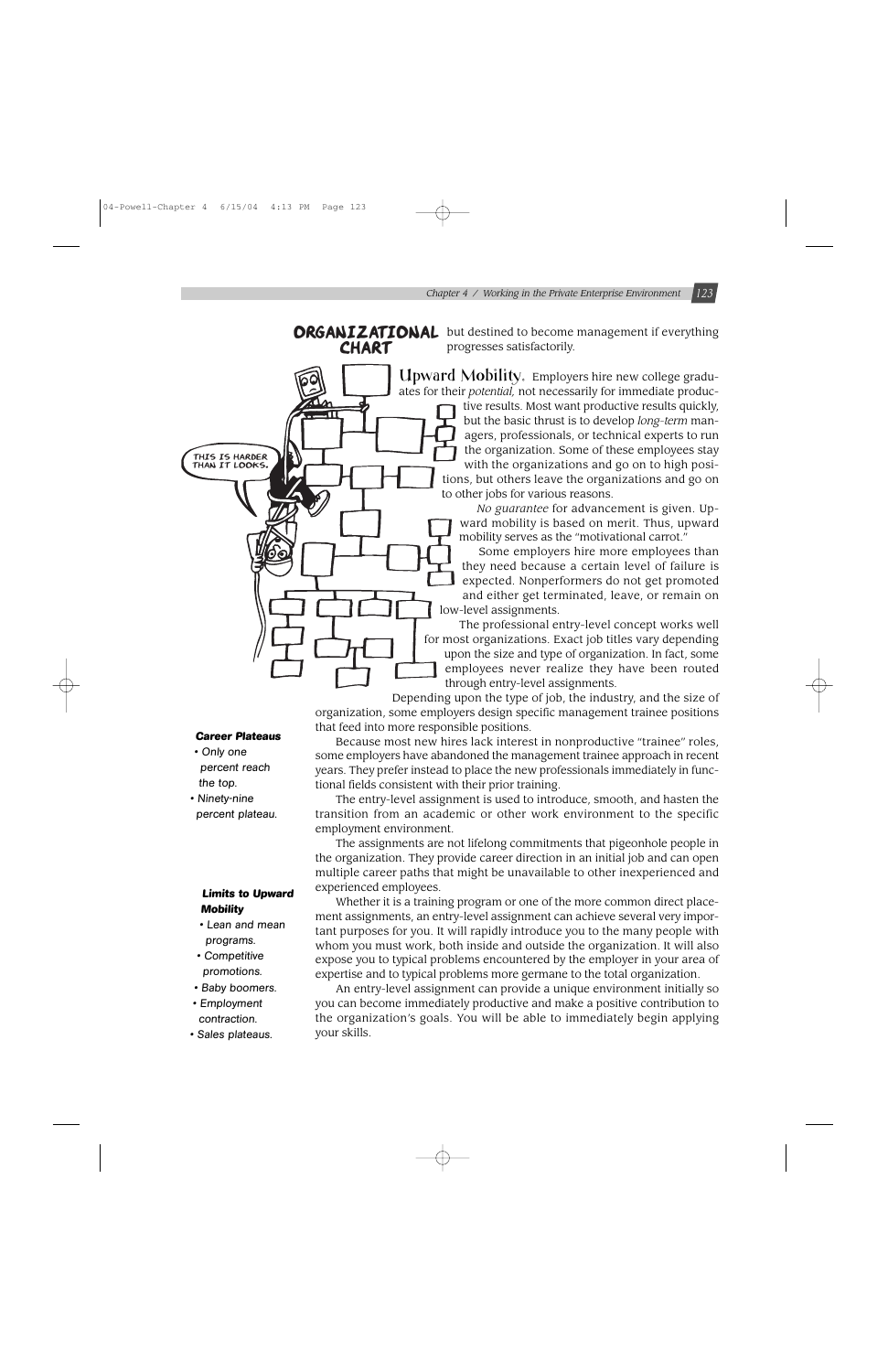Only 1 percent of career strivers ever reach the top in any organization. By definition, 99 percent of careers must plateau. Realistic career goal setting is wonderful, but the key component is the word realistic.

Do you have the ability, interest, stamina, and other qualities to reach the top? What is your definition of the "top"? Many people who supposedly reach the top admit the fun was in the rise, not the final achievement. Disappointment often follows people who attain their lifelong dreams.

Our society is facing significant limits on the age-old concept of upward mobility. The top is becoming even more elusive. Organizational cultures that espouse the "lean and mean" philosophy basically clear out the ranks of middle management from which top achievers must be drawn.

Promotions in organizations are becoming increasingly more competitive as baby boomers and their follow-up generation vie for recognition. Coupled with slower growth of traditional high flying organizations, the middle assignments get squeezed even further by economic cycles. Salary compression, caused by unions, and labor shortages at entry levels, is making upward mobility tough.

Most corporate cultures define all "nonpromotional" rewards as immensely secondary. We have an "advancement mentality," which we keep perpetuating via encouraging people to respond to challenge, change, and new experiences.

This is an unrealistic strategy because by definition, even in the best of times, promotions are going to slow or cease. The law of average states that only 1 percent can reach the top in terms of promotion.

What is a career plateau? It is a flat place, but it could be at high levels as easily as at low levels. It means career stability, which is not all bad. Reaching the end of the promotional ladder means that you are not going to gain significantly more power, responsibility, status, or money.

A career plateau means that you are being recognized as a middle management, competent, career professional. The organization leaves you in the same job where you are highly productive, contribute significantly to the bottom line but does not promote you. Your contentment at that plateau may signal that you feel good about having expertly mastered a needed body of knowledge. You may love your job.

Career plateauing faces nearly everyone. The main difficulty is that the career plateau may deteriorate first into a feeling of endless cycles of repetition. Boredom can result. The next cycle is the attitude of "hating" to go to work. In our era of planned out-placement, rebalancing, and redeployment, the middle management professionals (usually in the 45 to 60 age range) feel the brunt of major changes.

Plateauing in organizations is inevitable. The way out is to leave the organization on your own before being gently forced out. The issue is whether to seek change or wait for it to impact upon you. Either way, sooner or later, everyone must develop a strategy to deal with these issues.

If you realistically accept this assessment that you are not the top 1 percent—then your task is to make new commitments in other areas of your life. Your rewards must come from other than career-related sources. The only way you lose is by permitting yourself to become psychologically paralyzed.

Most careers stabilize a number of times. You have the opportunity to accept the stability, make peace with yourself, or push yourself forward. It is your choice.

It is highly common for people to plateau, enjoy the stability, relish the feeling of expert productivity, and later re-start a new (or even different) career thrust. It is unrealistic to assume that you can plan for all of the eventualities.



### **Career Plateaus Limit Promotion**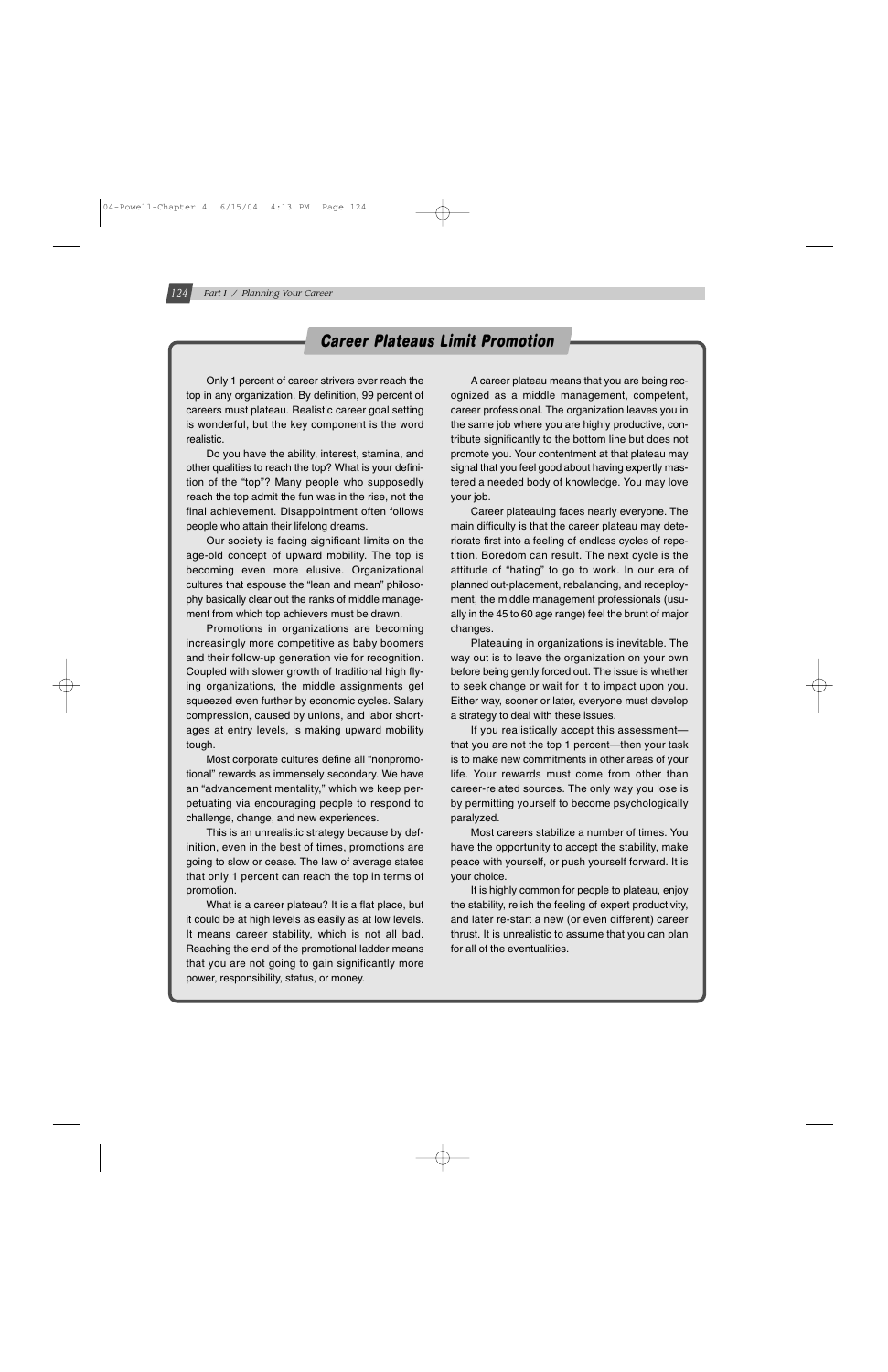The employer is also going to be testing and challenging you in order to evaluate your potential for additional training and advancement. The entry assignment also helps the employer to determine, with your input, just where in the organizational structure your abilities can optimally be utilized.

Actual Titles. The most frequently referenced titles of entry-level management-level jobs appear in Figure 4.5. The list is not all-inclusive but represents about 80 percent of entry-level job titles used by business, government, and education employers. The titles may vary slightly depending upon type of job, industry, or size of the organization, but the assignments differ little in actual job content and purpose.

An entry-level assignment may have no relationship to later assignments, but there is usually a tie between initial duties and upward movement. Most organizations tend to move people through a variety of assignments, even in unrelated fields, yet common threads are often apparent and relevant to the individual's career paths.

In most successful careers there are "detours" that may last many months. Detours provide a broadening of experience that is helpful to the employee and to the employer. Many organization managers will assign you to internal "task forces" to observe your team performance and upward potential.

Some organizations hire career development specialists whose role is to assist in the internal placement and career planning of employees. These individuals are in-house career consultants who assist employees in realistic career pathing within the organization. Their function is to keep your career momentum fluid.

The career consultant, who is usually a high-level executive with several years of personnel and development experience in the organization, assists in these types of career decisions:

- to move you laterally for additional experience, or upward for promotion
- to move you to development programs for training
- to job counsel you for out-placement and employment with another organization

Some organizations use "mentors" to accomplish similar results. You need to identify these internal experienced staff who can help facilitate your upward progression.

Other organizations use the "team work" concept of organizing work functions to help ensure that you get exposure and constant career development attention. These management tools help facilitate your advancement.

Some areas of an organization serve as better entry-level points than others, in spite of the fact that entry-level placement normally does not dictate long-term commitment to that area. Don't put too much emphasis on the job title of your first job with any organization. The titles are often just vehicles used to observe your performance and then facilitate your movement to other areas where your talents can better be used.

 $\overline{\Leftrightarrow}$ 

*Chapter 4 / Working in the Private Enterprise Environment* 125

Make peace with yourself or push forward.

The entry-level position is designed to hasten your entry into a management assignment.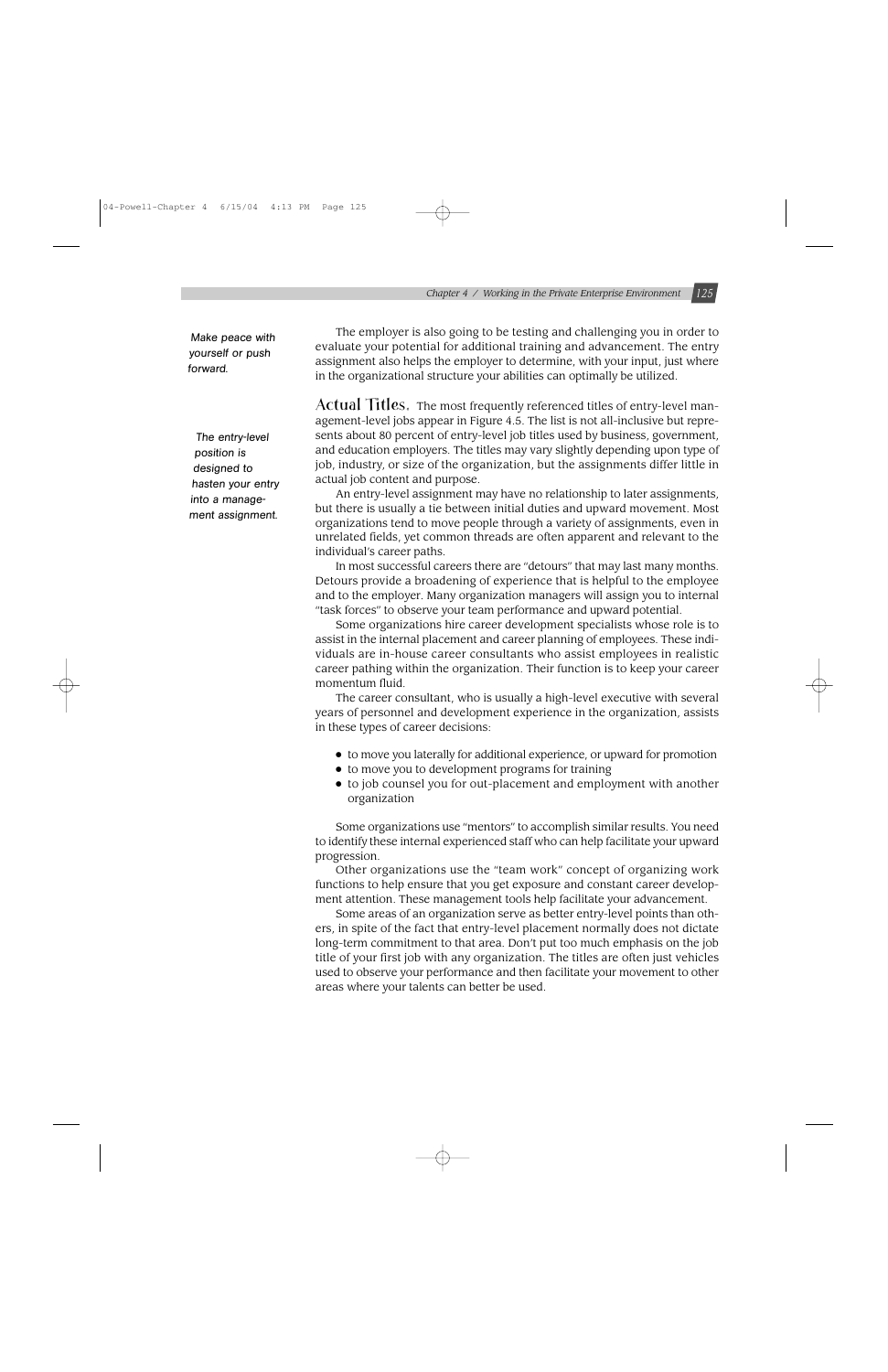On the other hand, employers like to hire people who map out career plans because that planning process demands the same type of objective analysis which is useful in making most decisions. *The analogy follows that people who can plan ahead for their own careers have the basic abilities necessary in planning for the organization's success.*

126

Figure 4.5

### **Typical Management-Level Job Titles**

This representative list of job titles gives you some insight into how many employers of recent college graduates place new management aspirants into the organization. You may find your first entrylevel job listed here.

Accountant Intern Actuarial **Internal Auditor** Adjuster **Investment Analyst** Administrative Assistant Labor Relations Assistant Advertising Assistant Laboratory Assistant Agent Lawyer Analyst Management Consultant Appraiser Management Trainee Assistant Buyer Manufacturing Trainee Assistant Director Market Researcher Assistant Manager Marketing Assistant Assistant to **Marketing Trainee** Auditor **Officer** Bank Examiner **Personnel Assistant** Budget Analyst **Programmer** Business Manager Assistant Purchasing Assistant Claims Representative Sales Engineer Consultant Consultant Sales Representative Copy Writer Scientist Cost Accountant Security Analyst Counselor Social Worker Credit Analyst Specialist Distribution Analyst Staff Assistant Economist Statistician Editor Supervisor Engineer Systems Analyst Executive Secretary Tax Accountant Expediters Teacher Financial Advisor Therapist Financial Analyst Web Designer Foreman Writer Inspector

Do any of the titles inspire you to read its job description on the web?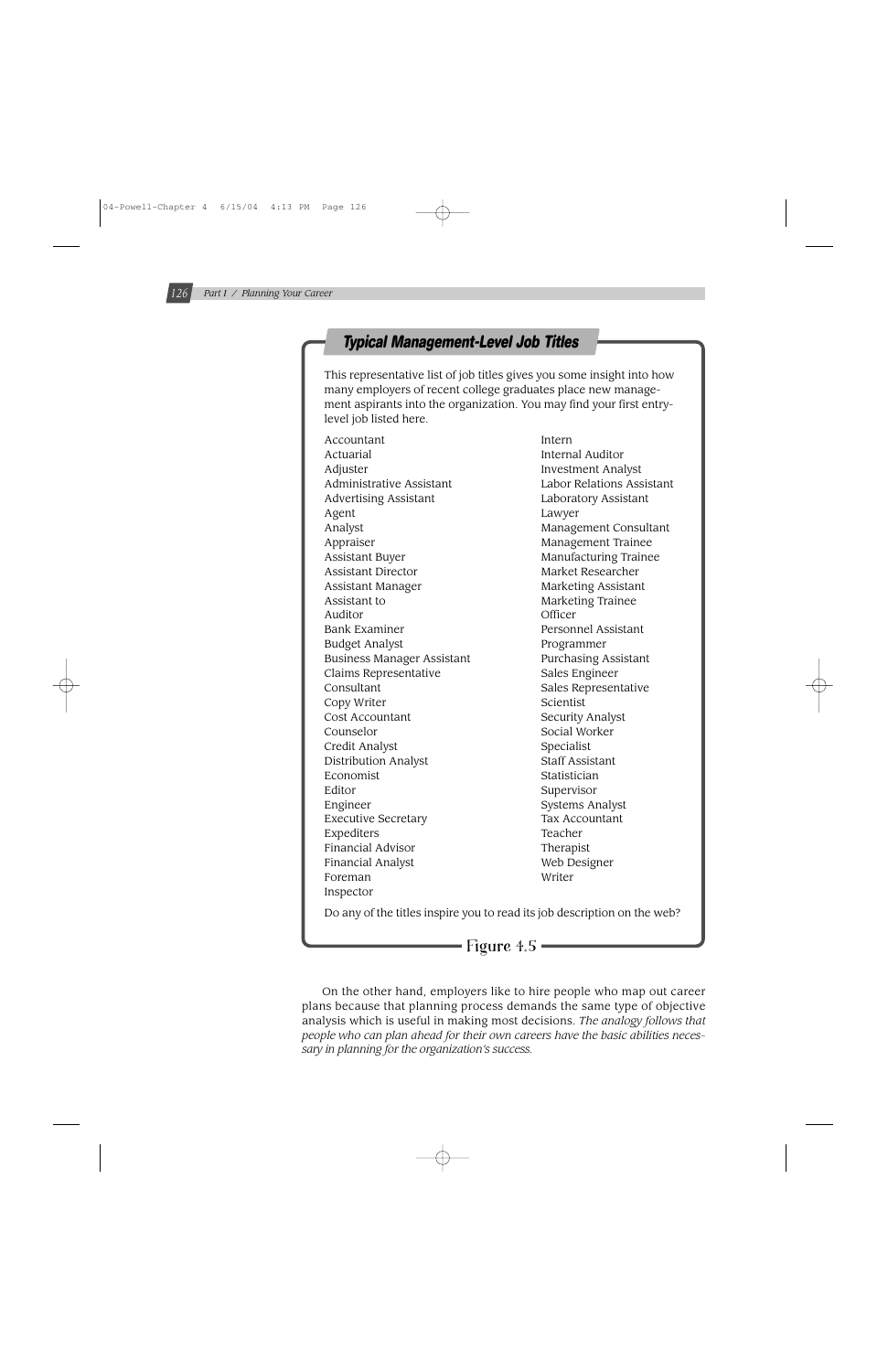Cross-functional Training. History teaches that movement within organizations for highly successful managers often crosses functional lines but that successful career paths are usually functionally centered.

For example, the vice president of finance usually started in finance but may have worked several years in both the marketing/sales and production/engineering functions during his or her rise to top management. Engineers frequently spend some time in marketing and manufacturing assignments before assuming engineering management positions.

Employers like to hear a candidate express strong interest in a particular functional field. Without that strong initial interest, success in the functional field may not develop. A statement like, "I want to start in engineering but move into finance later," does not show sufficient interest in engineering to permit success in that field, so the person who says that will probably never get beyond low-level assignments.

Employers cannot guarantee upward mobility. Promotions for the first few years almost always occur in the starting functional field. Superior performance, measured by several promotions, permits cross-functional exposure later. Until the functional field is mastered, a cross-functional experience is probably not possible.

It is common, however, for you to receive "task force" or "team work" assignments with others. These are often precursors to future lateral movements to other functions which are used to assess your longer term management talents.

It is good advice to lay out a career path for three to five years in a given functional field. Then after about five years you can begin to request reassignment to other functional fields. This strengthens your qualifications and

#### *Chapter 4 / Working in the Private Enterprise Environment* 127



Upward mobility is earned, not guaranteed.

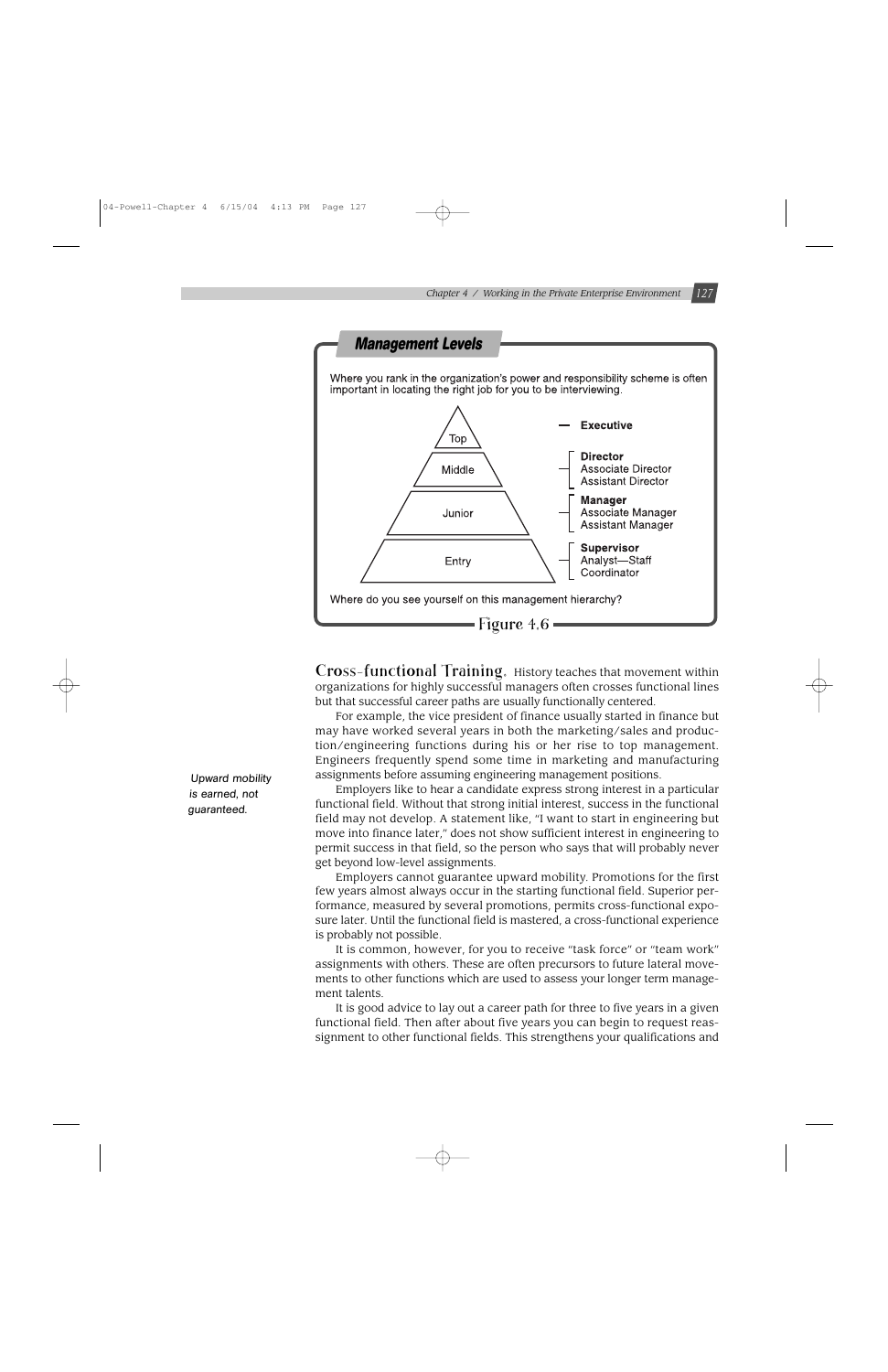indicates sincere interest. Consider enrolling in some evening courses in the other field which you feel would be a logical cross-functional experience.

### International

Top management-level aspirants in a multinational organization need exposure to international operations at some point in their career paths. International experience is not always a requirement for top management, but in many firms it is very helpful.

128

Understanding career paths, advancement, challenge, and so forth are all important aspects of career planning. Recent evidence, however, shows that very few people will start with an organization and spend the rest of their life working there. Further, with the social and technological changes within society, few people even stay in a chosen occupation for more than a decade or two.

We are a mobile society. Things continue to change. Your career pattern is likely to be much more diverse than that of your parents. No longer should you think about an organization (or even career field) where you will spend the rest of your life.

Many career experts suggest that life will become a series of different work experiences. The experiences are more likely to be bunched in terms of five- to fifteen-year increments.

The terms career and profession imply a longer period of energy directed to a given endeavor, but it may not imply a lifelong commitment. You may well want an instant job now and a different career change in a few years. There is clearly a less than definitive answer as to when you move from one work experience to another.

You may find yourself seeking reeducation several times in your working life. These educational experiences may be in highly diverse arenas.

Nothing about careers is locked into concrete. The doctor of today may be the real estate mogul of tomorrow, and the accountant may turn out to be the architect in his second or third career. Nonetheless, these changes do not throw the need for career planning out the window.

The pace of societal change demands that you greatly compress the time horizons in traditional career planning. It is unrealistic for you to plan for a specific career change after ten years and outline that career. The forecasted career could have been eliminated by the rapid change in society, technology, and organizational needs.

In all likelihood you are going to have to be an instant responder. External events will likely force you into seeking a different job, a different employer, and maybe even a different career because your chosen field becomes obsolete.

Strategic career planning means having a vehicle ready to address these changes when and if they occur. Career planning is a tool in your background that is designed to enable you to pick up and start anew whenever circumstances demand change.

### **Obsolete Career Path Planning**

Plan on several significant career changes, not just job and employer changes, in your working lifetime.

Gone are the days of forty-year retirements with the gold watch gift.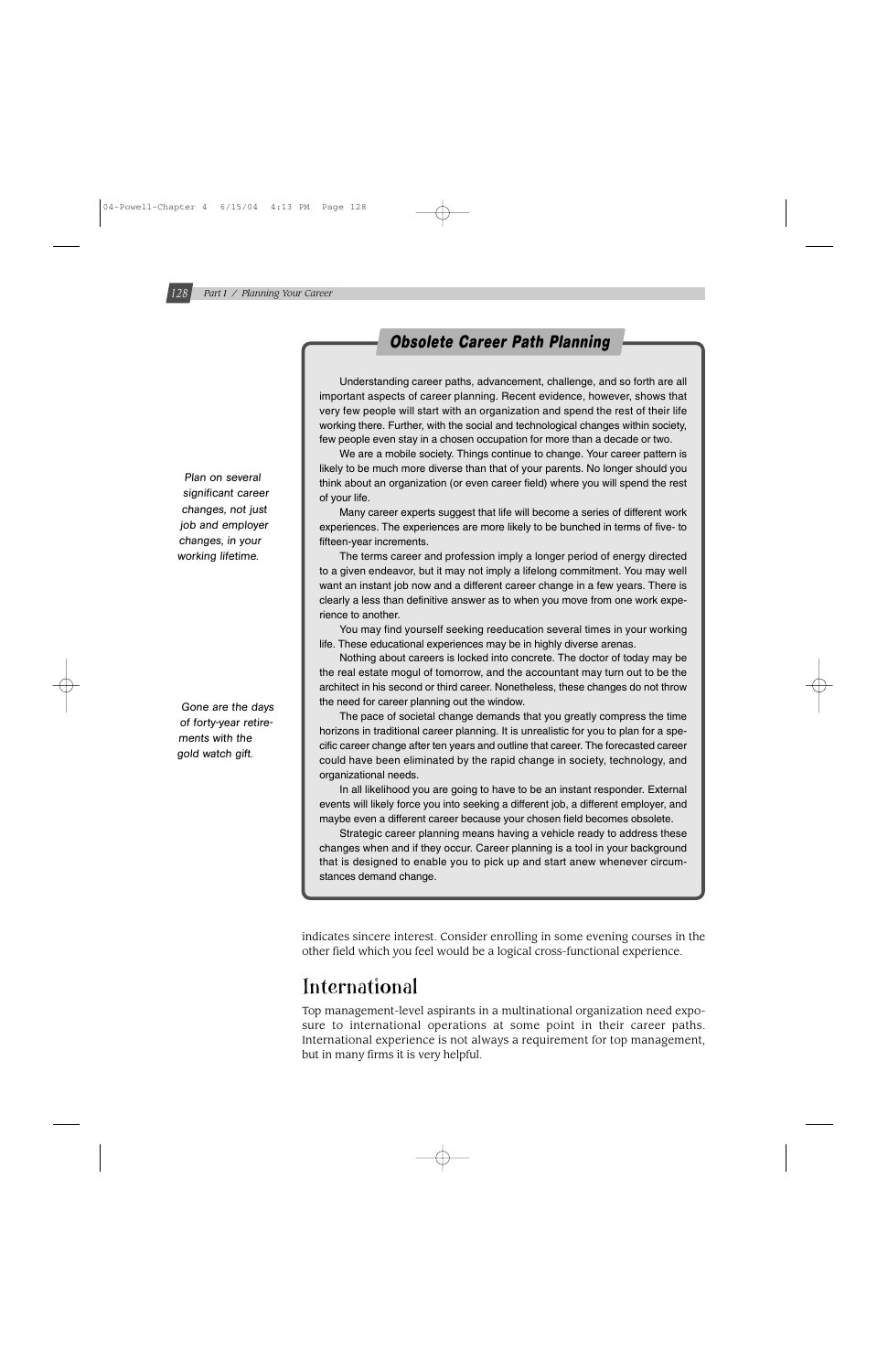Don't look for an immediate overseas assignment. Most organizations look internally for management talent that has five to fifteen years of domestic expertise in a functional field, such as accounting, finance, sales, marketing, manufacturing, engineering, etc. These high-potential American employees are sent overseas to help solve specific problems, for short stays initially.

Most employers fill overseas positions with nationals. Preference is given to nationals educated in the United States who wish to live in their home countries because employers have experienced fewer political, social, and economic problems with this policy. Overseas affiliates do their own hiring, normally without direction from the American headquarters.

The large multinational firms do send Americans overseas for short durations of six to twenty-four months to assist with particular problems and to develop management and technical expertise.

*Americans wishing to gain international business experience should first accept functional employment with a corporation that has large international operations. After exceptional career progress in a domestic functional assignment, a request to be transferred to the international division is more likely to be honored.*

It is not always easy to obtain international or cross-functional training in today's organizations. However, long-term career success may depend on this exposure.

People who later become top-level executives will usually, at some point in their careers, have acquired cross-functional and international experience. Knowing the basics about several functional fields helps people in moving up in organizations.

If you have none or very little work experience, the entry-level professional assignment may be exactly what you need. The terms of your assignment will probably differ from those mentioned here, but they will follow these concepts.

If your employer does not offer you cross-functional training, and you feel that you need it, one way to address your issue is to return to school, preferably full-time to get additional training. You then seek a new job in the other functional field of your choice. This is an assertive way to strategically manage your own career if your employer does not respond to your needs.

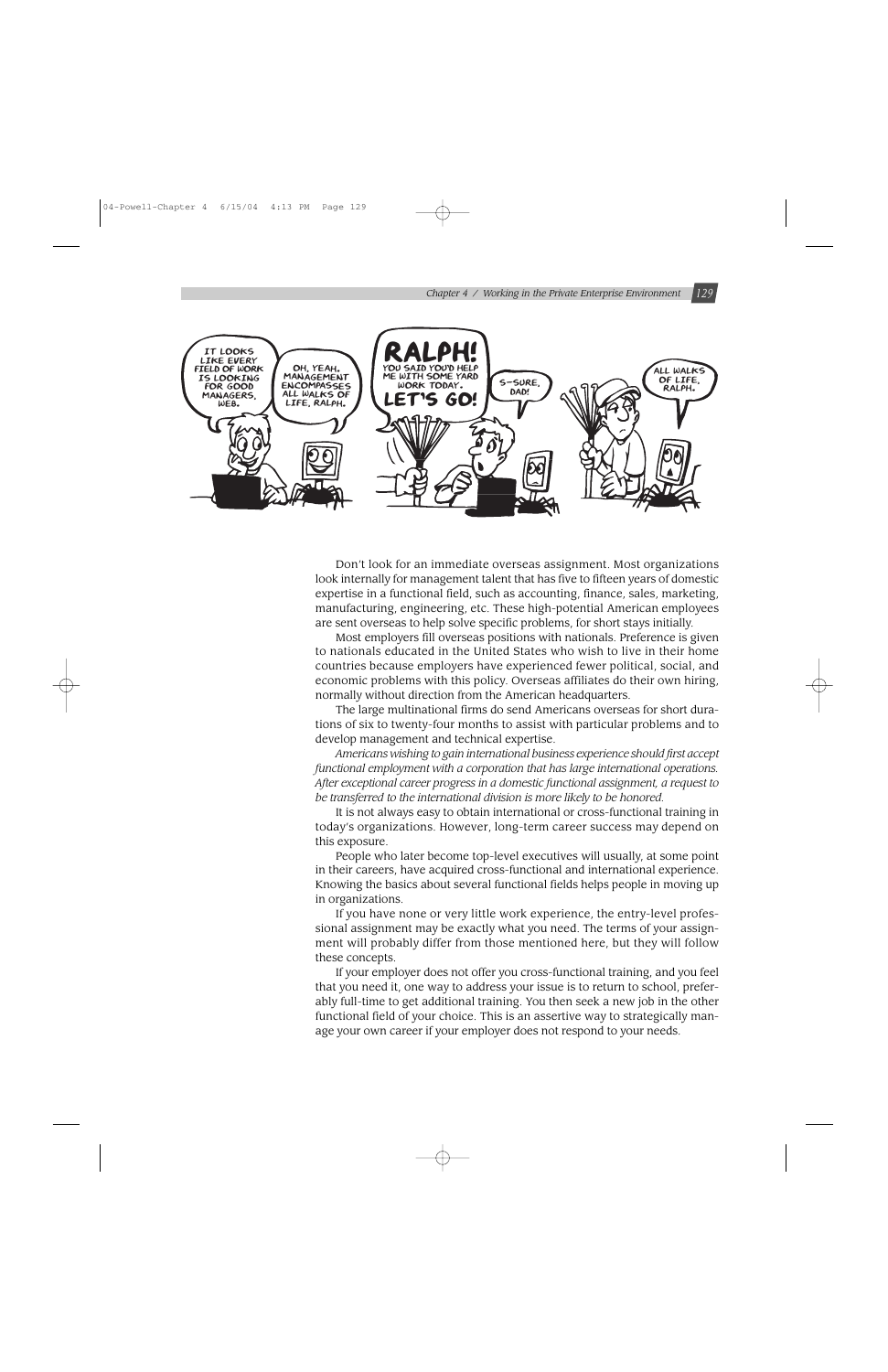### International Websites

Given an opportunity to work abroad is a potentially career-enhancing experience. You should explore this possibility if it is appropriate for your career. Many websites are available to help you explore your options to work and study abroad. Working and studying outside of the to United States is not practical or realistic for many individuals.

Working full-time or part-time abroad requires a high level of interest. It is rarely required in most career alternatives and rarely a requirement even for promotion. But this experience can be a discriminating event between two candidates if other factors are relatively equal.

The advice given by many educators is to spend sometime abroad if at all possible. They have seen an overwhelming number of students returning from such an experience with career and life influencing attitudes. The natural tendency is to extrapolate these experiences to everyone but your situation may be unique. The websites listed below contain a wealth of information that will surely aid in your decision making. Review as many of these as you can.

Many non-U.S. citizens study in U.S. universities. Many prefer to work in the United States a few years before returning back to their home country. Several of these websites are designed to aid them in their efforts to work up to six years with a special visa called an H1B temporary work visa. These foreign nationals often see this option as an extension of their education and career enhancing experiences in their career planning strategies.

These websites, with their various external links, may lead you to explore options in the international scene beyond the brief description given here. Browsing these websites can be a very interesting part of your career exploration process.

#### **monster.com** *www.international.monster.com/*

Job search resources for working abroad. Monster has affiliates in many countries. This resource links you to specific in country websites. First, you need to specify the country of interest.

#### **Transitions Abroad** *www.transitionsabroad.com*

A prime resource for students, volunteers, and travelers of all ages, especially those interested in educational and employment opportunities or extended travel involving personal contact and interaction with people of other nations. Each issue has one major feature story and several special reports, such as a recent one on teaching abroad without certification. There is a variety of departments, including "Worldwide Travel Bargains," "Responsible Travel," "Working Traveler," and "Education Abroad." This is an excellent source for up-to-date information for adventure and special interest travelers and those wanting to study or work abroad.

### **Overseas Jobs** *www.overseasjobs.com*

This website features international job opportunities for professionals, expatriates, and adventure seekers. Several articles for students on how to get started, browse the job listings, view employer profiles, and review other job resources. Employers pay to post jobs. The site sells books on this topic.

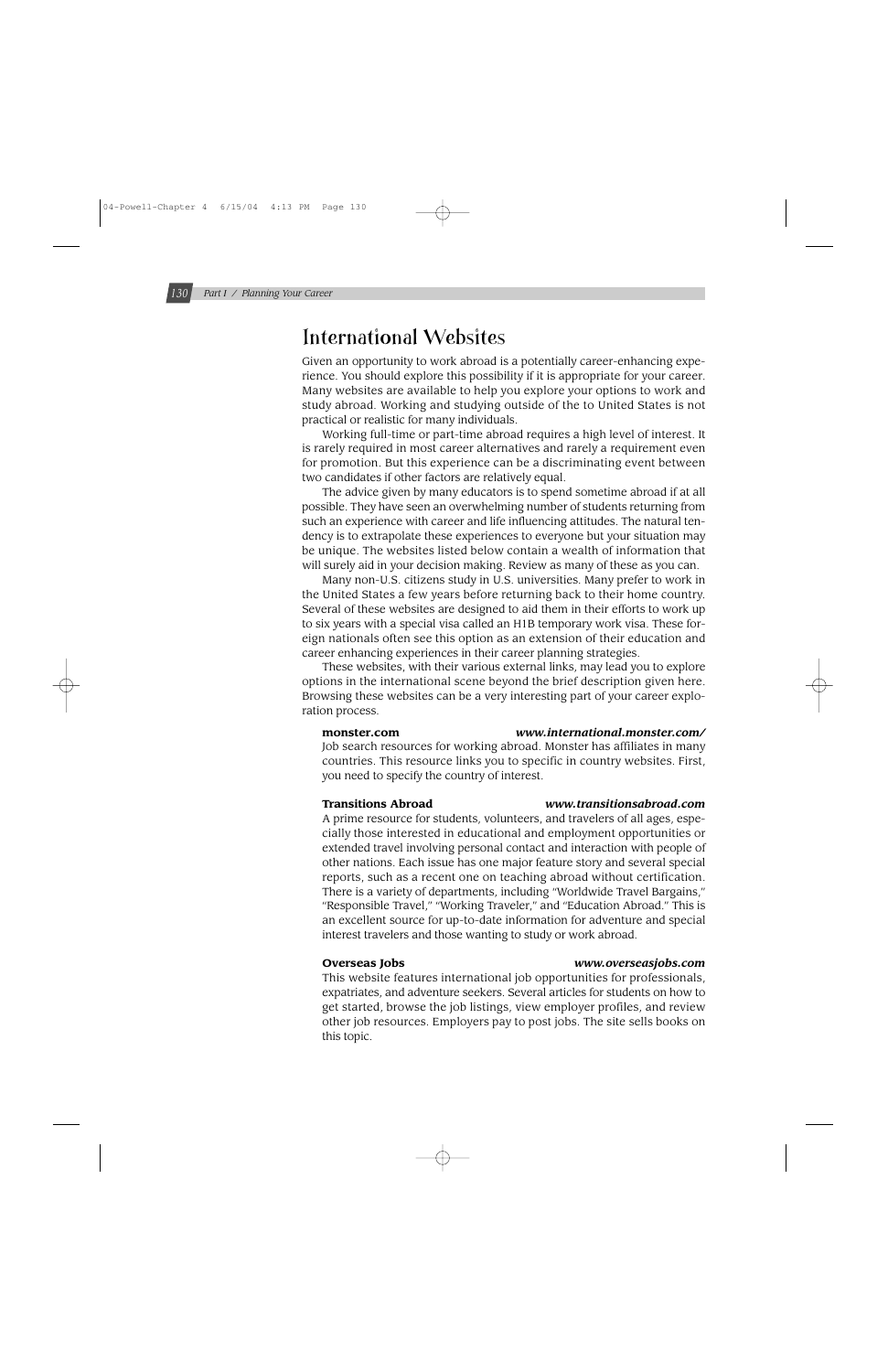#### **H1 Visa Jobs** *www.h1visajobs.com*

Subscribe to the free on-line newsletter or become a member (there is a fee for this service) and receive access to their on-line database. Land a job with sponsorship for H-1B visa. Send your resume ONLY to those American firms that previously offered jobs with sponsorship for H-1B visa, it does not guarantee that companies in the database are currently looking for employees.

#### **ForeignMBA.com** *www.foreignmba.com*

This site is designed by foreign MBA students to help all non-U.S. citizens in pursuing their goals through an MBA. The extensive resources and original content was taken from student's experiences and research. With over 100 pages and more than 5,000 carefully selected links, Foreign-MBA.com is a complete resource. You will find information specifically targeted to the foreign MBA student like immigration issues, special challenges in the recruiting process, etc. as well as information targeted to the wide MBA community and those interested in Business in general like how to network, or where to find academic information.

**The Immigration Superhighway** *www.theodora.com/is.html* The Immigration Superhighway: A broad listing of references for foreign nationals studying in the United States who wish to remain here.

**Job Web** *www.jobweb.com/After\_College/international.html* Resources for international students and U.S. students seeking work overseas. This professional association provides website links to other resources that might help both U.S. citizens seeking work or study abroad and foreign nationals needing help on working in the United States.

#### **Riley Guide** *www.rileyguide.com/internat.html*

International job search resources. If this does not identify the information that you need, it probably does not exist. This website provides links to other sites but does not usually have its own resources.

# **International Center** *www.umich.edu/~icenter*

### **University of Michigan** */overseas/index.html*

Whether you're looking for a volunteer experience, a short-term job, or an international career, the Overseas Opportunities Office can help you clarify your search and find the information you need faster. They have a large collection of work-abroad related resources in our office with information on short-term, long-term, paid, volunteer, and teaching work abroad. They are building and maintaining one of the most useful and informative work abroad sites anywhere.

#### **NAFSA** *www.nafsa.org*

This association focuses on advice to provide to the thousands of foreign students who study in the United States. Topics include Visa concerns,

recruitment strategy, and research.

#### *Chapter 4 / Working in the Private Enterprise Environment* 131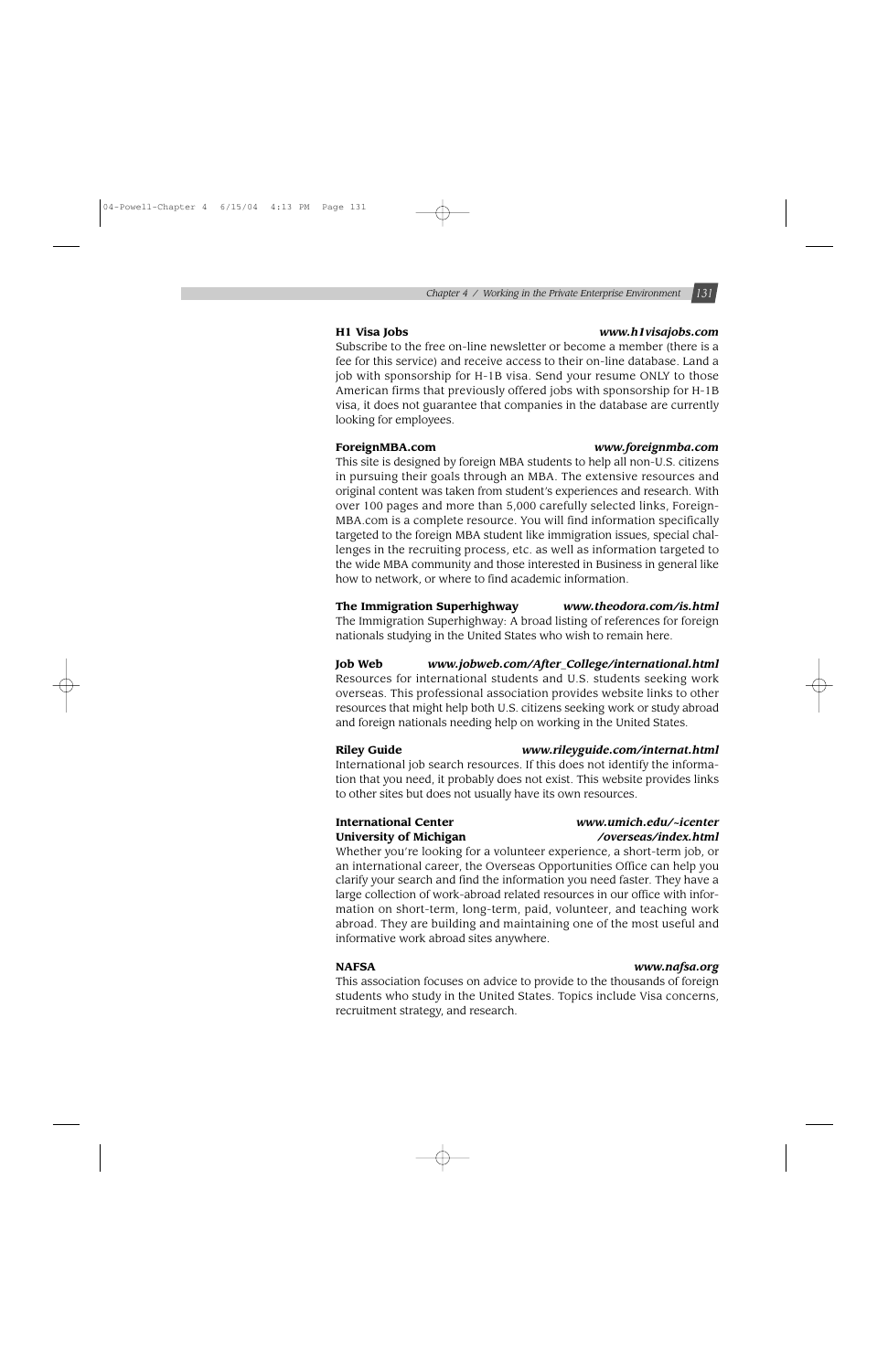#### **AIPT** *www.aipt.org*

Association for International Practical Training (AIPT), a nonprofit organization that promotes international understanding through cross-cultural, on-the job, practical training exchanges for students and professionals. This is a job placement service for international students seeking U.S. employment and U.S. citizens seeking international employment.

#### **AIESEC** *www.aiesecus.org*

The International Association of Students in Economic and Management is the largest student-run exchange organization in the world. It was founded in Europe in 1948 and has grown to over 80 countries with over 50,000 members on 700+ university campuses. AIESEC's (pronounced "eye-sek") primary activity is facilitation of work abroad exchange programs between its member countries. AIESEC in the United States sends students from the United States to work abroad and receives students from around the world to work for companies in the United States. Our organization is growing year after year as we continually work to improve our services to meet students' and companies' needs.

#### **U.S. Department of Justice** *www.ins.usdoj.gov*

This is a very good site for international students to gain information about the laws that govern study and work in the United States. It contains a listing of all forms and applications necessary for visas and work permits, as well as permits and forms required to be filed by employers of immigrants and the fees associated with filing them. Many of these forms and applications are downloadable, and those that are not can be ordered by mail. You also can do an exhaustive search of the law database on specific criteria. You may want to check out the information on CIPRIS (Coordinated Interagency Partnership Regulating International Students). This site also included links to other government offices, including Congress and the White House.

### **Peace Corps** *www.peacecorps.gov*

Anything you would ever want to know about "The Toughest Job You'll Ever Love." From general agency information to on-line application, it's all here.

### **International Chamber of Commerce** *www.iccwbo.org*

"The International Chamber of Commerce serves world business by promoting trade and investment and the free system. Founded in 1919, the ICC is a non-governmental organization of thousands of companies and business associations in more than 140 countries. ICC national committees in Europe, North and South America, the Mid Asia and the Pacific and Africa present ICC views to their governments and alert Paris headquarters to national concerns." This site provides general information about the ICC, its services, committees, members, and public.

 $\phi$ 

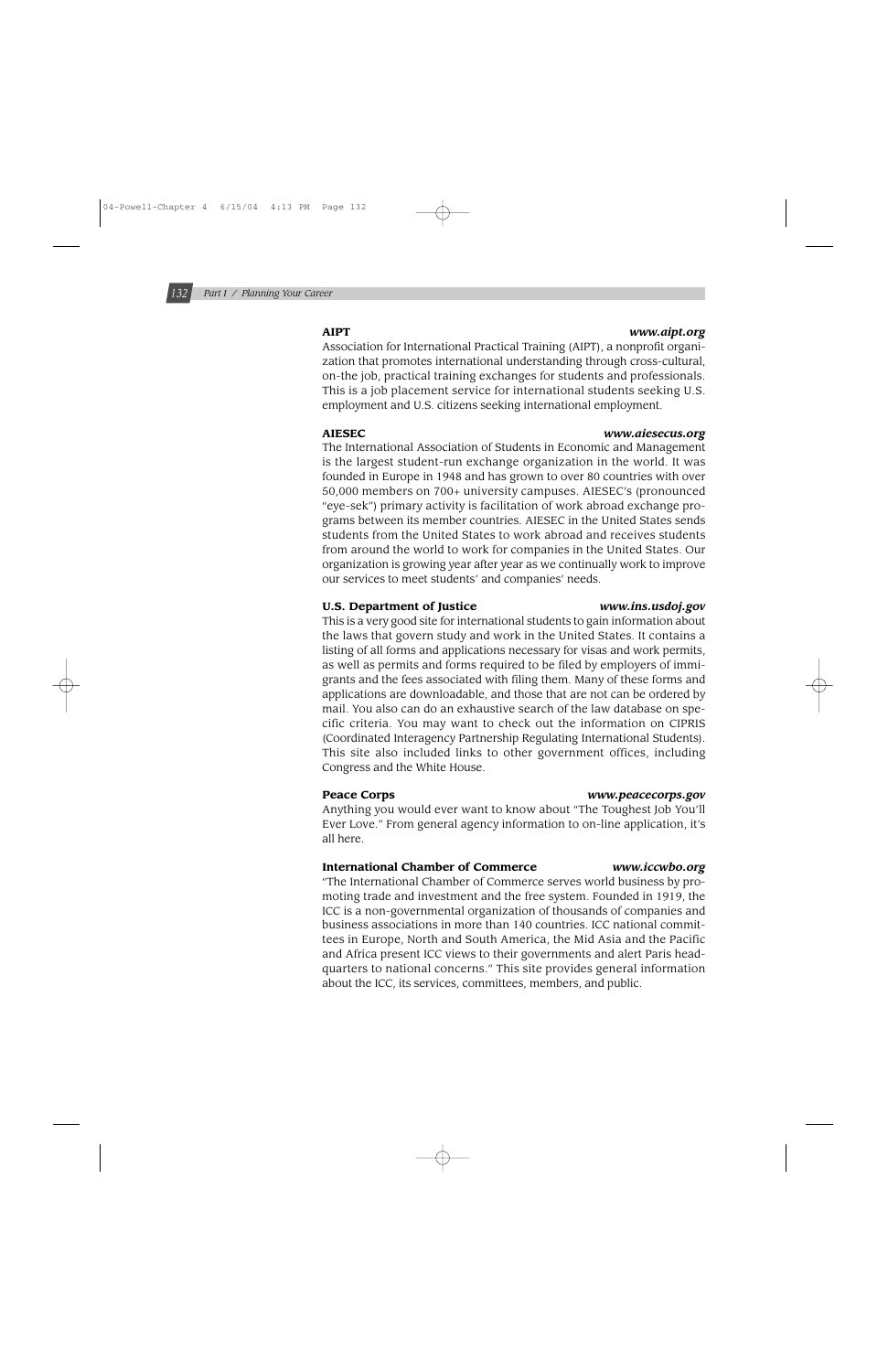#### **Quintessential Careers** *www.quintcareers.com*

# *Global\_job\_resources.html*

Global and worldwide job resources. Excellent articles for U.S. and Foreign nationals on how to approach the international job search.

#### **CDS International** *www.cdsintl.org*

CDS International is a nonprofit organization that administers trainee exchanges, internships and work/study programs, and study tours for college students and recent grads in the United States.

International Web Sites Summary. Whether you are a U.S. citizen or a foreign national, and important element of your strategic career planning is an investigation of study and work possibilities in locations outside of your home country. Due to political considerations like brain drain issues, protections of home citizen employment, economic problems, etc., this experience is often a life and career altering event. At least, you should explore the possibilities offered in these websites.

### Management

Do you aspire to management-level responsibilities? Engineers, scientists, accountants, marketing managers, plant managers, and a host of other professional, technical, and managerial people often look to this type of advancement. Managers form the backbone of American corporations, financial institutions, hospitals, government agencies, etc.

Levels. Within management there are various levels of responsibility. Titles in a technical area might be junior, assistant, associate, professional, senior, and executive, in that order. Titles in nontechnical areas frequently include: assistant, associate, assistant to, department head, group head, manager, and director, in that order.

If you have several years of work experience, you will probably bypass the entry-level job.

You must decide where within the levels of responsibility of the new firm you fit at any given point in your career progression. For example, the position of controller in a small firm may not be equivalent to the position of assistant department head in a multinational firm. To best determine a rough fit, try to obtain relative salary information.

*Technical and nontechnical managers constitute the backbone of every organization. Managers design, conduct, teach, coordinate, and implement the managing process.* The term "management" (called "administration" in nonbusiness organizations) gets thrown around with little understanding of its true meaning.

What is a manager? When does one become a manager? Obviously, few (if any) people start their careers as managers because it takes time to gain the experience that is essential to managing and supervising. It takes time to earn the confidence of superiors and colleagues.

*Chapter 4 / Working in the Private Enterprise Environment* 133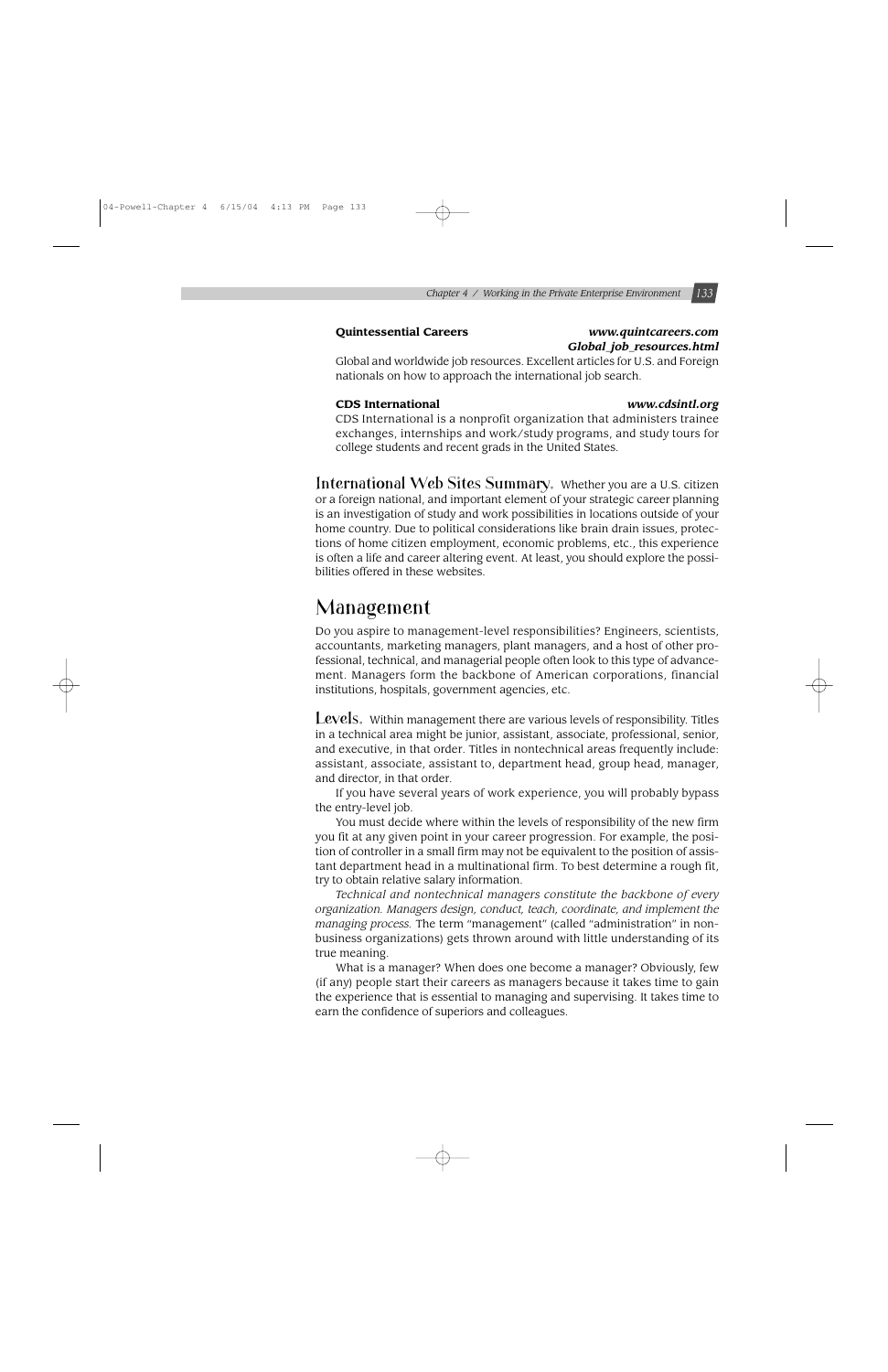There are various levels of management (junior, middle, top) in each specific function at each location. The entry-level assignment, usually related to a functional field, is the first rung of the management ladder.

**Progression.** Progression into various levels of management takes time, which varies sharply among organizations and individuals. Some employers offer fast-track, sink-or-swim approaches, while others prefer slow methodically planned development programs. Analyze what you prefer.

Some employers prefer to rotate personnel frequently among various job functions, geographical locations, product lines, etc., to help them gain a wide exposure to people, organizational philosophy, and cross-functional training. Others prefer a strict upward progression in a given functional field.

Your ability to learn also impacts upon the speed of your upward mobility. Some people learn faster than others. Some fail and their employment is terminated.

Automatic tenure and salary increases are not common. Promotions come only after superior performance. Promotions can come in three months or take three years, depending upon merit considerations. Many careers experience up and downs in management responsibilities. Some think they want management and then back away after trying it.

Because of some demographic changes in the U.S. population, upward mobility is not likely to be as rapid as it was the past two decades. The low birth rate of the depression and war years (1930–45) permitted that generation to practically fly into leadership roles and move into top management rapidly. Even the baby boomers progressed rapidly.

The middle management position voids were subsequently filled by the postwar baby generation. Due to the relative ages of young, middle, and top management today and the lack of major economic growth, one could predict much cross-functional movement within the lower and middle management ranks within the next decade in all types of organizations.

Technology, consensus management styles, team working, and other innovations have lessened the need for "the manager of people." These innovations and changes in society have lessened the need for people managers and strengthens the need for "project managers."

Not all individuals aspire to management responsibilities. Even though a high percentage of new hires want to move into the ranks of management later, it is not for everyone.

Management tends to be the highest paid individuals in business, government, and education, but many organizations build in a comparable reward structure for high technology, engineering, research, and professional personnel. With some employers you can remain a "professional" without the management pressure and earn comparable salaries.

# Executive

The executive level of responsibility is for only a very small number of people, usually less than 1 to 3 percent of total employment. There is only one chief

executive officer per organization. It is possible for both technical and non-

134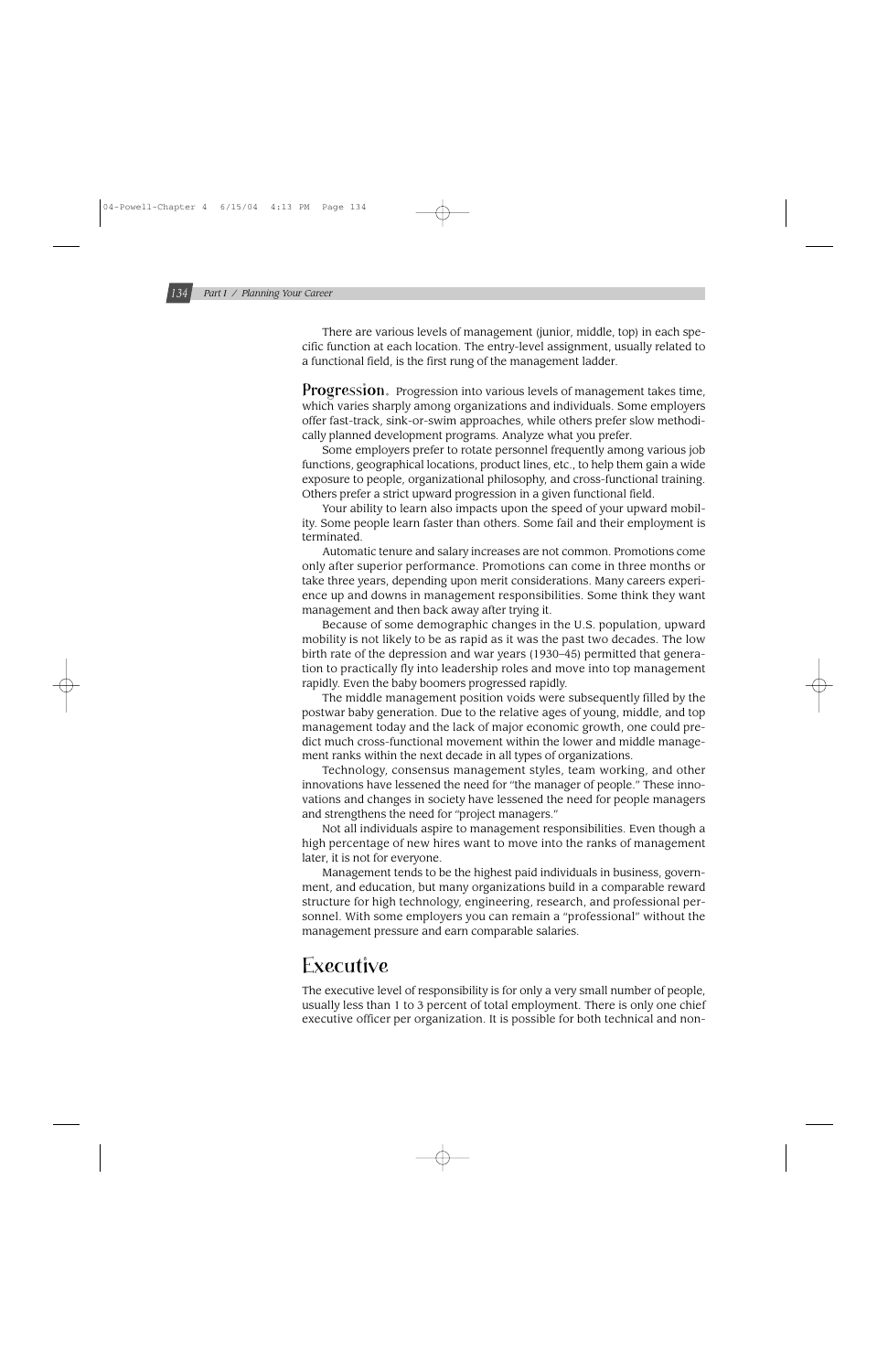technical people to move into the executive ranks, and every profession points to their members who have "made it."

Not everyone desires this type of position, even though it offers enormous prestige, status, power and financial rewards. The pressures, stress, social demands, and total commitment to the organization are not for most people.

Executives often earn incomes of well over \$200,000. In most organizations the route to the top is still up through the organization. Very few choose the "job hop" route to the top. Business ownership is quickly becoming an important route to the top job.

This is not a book about executive employment. The group of people most likely to find this publication of use are the entry-level and management-level participants, people earning \$50,000 to \$200,000.

# **Conclusions**

Your exploring process must encompass all types of employment settings including private enterprise. Where you want to work is a fundamental employment consideration. You should understand basic organizational structures in order to see how you can fit into the total scheme of activities.

Understanding the organizational management process permits you to develop your own career plan within a compatible environment. Career management is reality-based.

You must also incorporate into your plan some idea of the level of responsibility you desire initially and in the long term. You do not need to be so specific as to attach concrete time parameters to each level, but you should know the general direction and the steps that must be taken to reach the level of responsibility.

*Chapter 4 / Working in the Private Enterprise Environment* 135

 $\rightarrow$